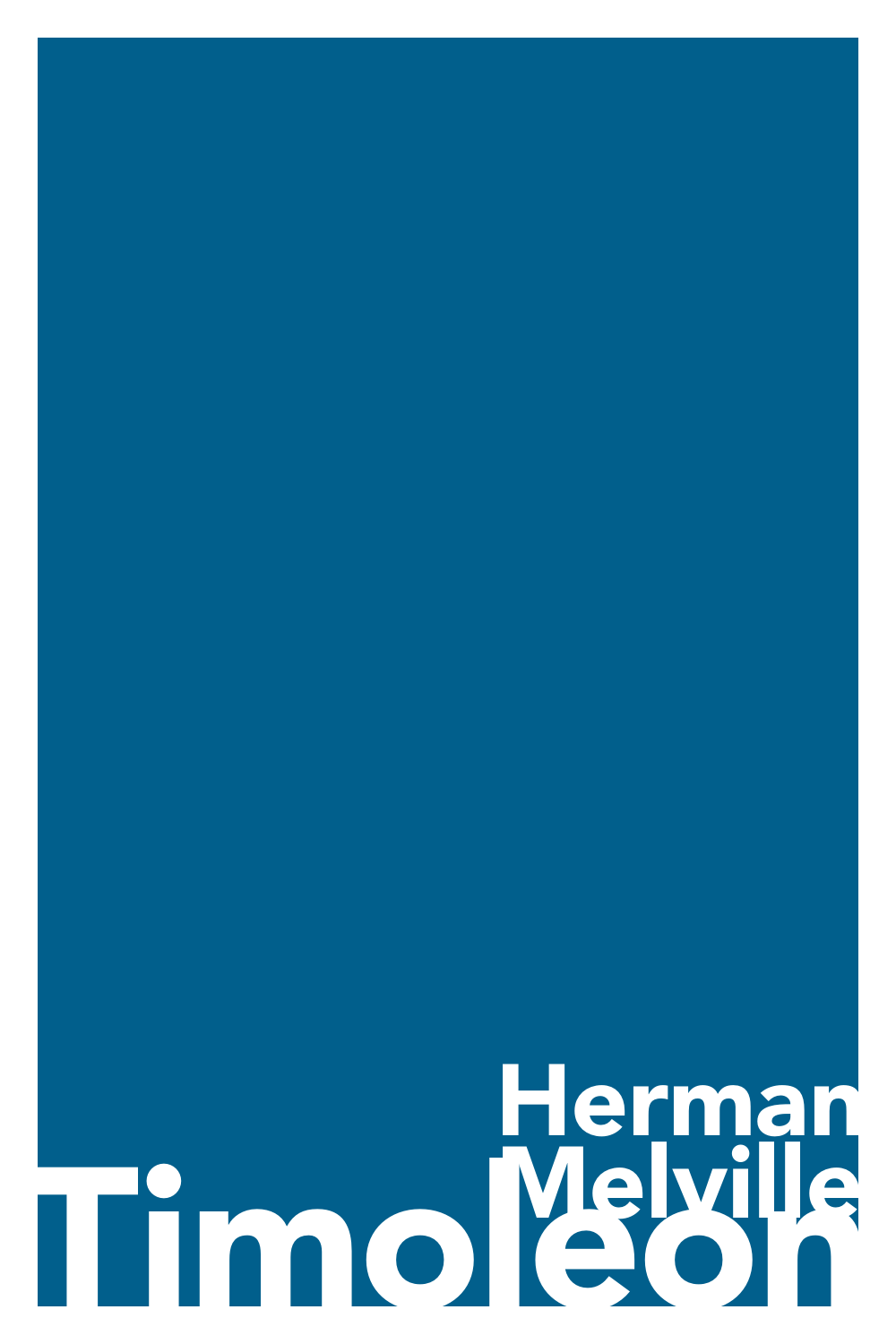# Herman Melville Timoleon

Senza Press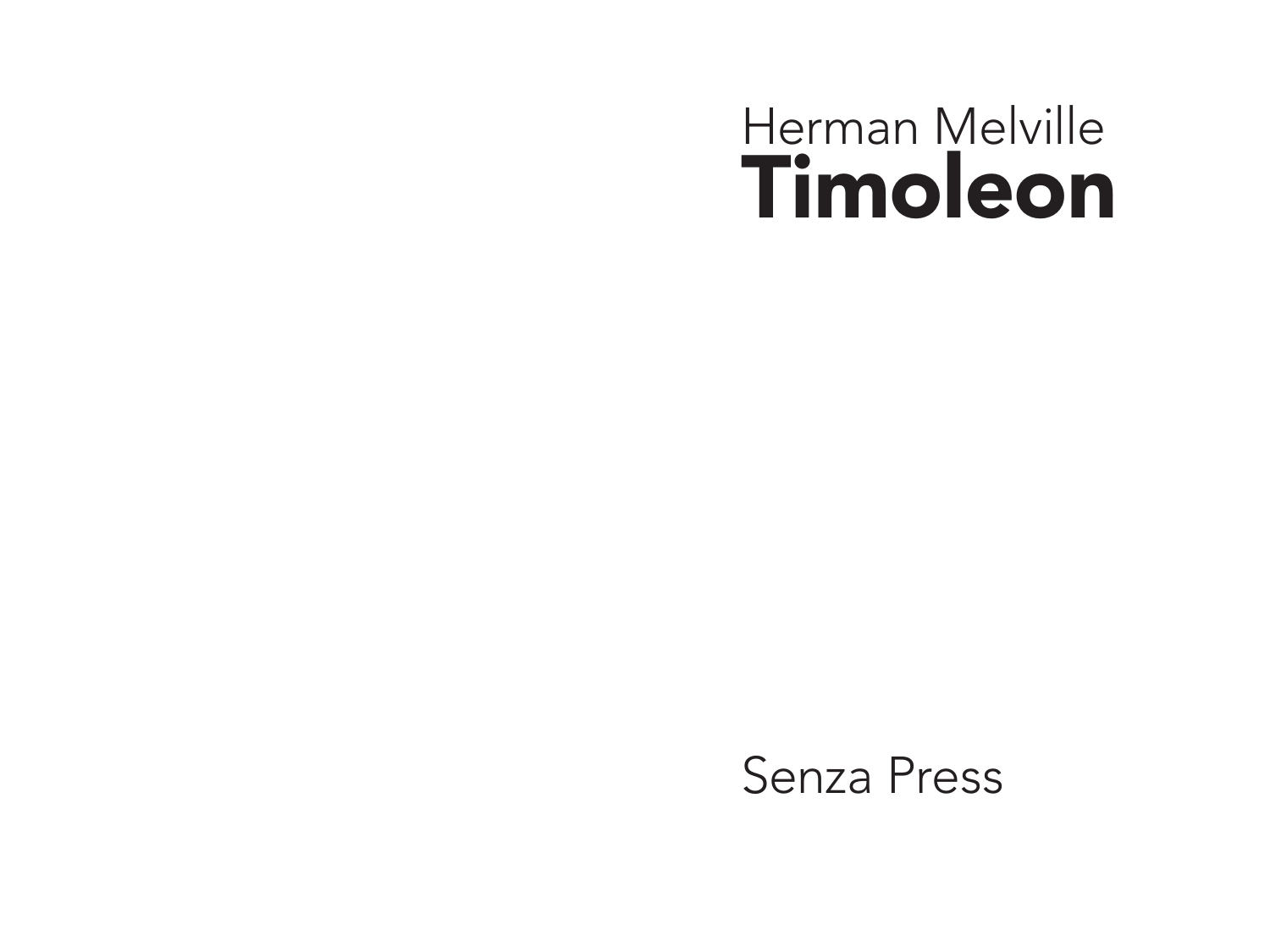# Contents

Timoleon, Etc., Herman Melville's final collection of poetry, was originally printed in 1891 in an edition of twenty-five copies.

This edition issued 2006 by Senza Press, a division of Locus Solus Industries. Design & layout © 2006 D. B. Visel

Locus Solus Industries 004. First printing.

Set in Avenir.

Locus Solus Industries. 76-15 35th Avenue, No. 4M Jackson Heights, New York 11372 United States

http://visel.freeshell.org

| Timoleon 5                                                                                    |  |  |  |  |  |  |
|-----------------------------------------------------------------------------------------------|--|--|--|--|--|--|
| After the Pleasure Party 11                                                                   |  |  |  |  |  |  |
| The Night March 16                                                                            |  |  |  |  |  |  |
| The Ravaged Villa 17                                                                          |  |  |  |  |  |  |
| The Margrave's Birthnight 18                                                                  |  |  |  |  |  |  |
| Magian Wine 20                                                                                |  |  |  |  |  |  |
| The Garden of Metrodorus 21                                                                   |  |  |  |  |  |  |
| The New Zealot to the Sun $\cdot \cdot \cdot \cdot$ . 22                                      |  |  |  |  |  |  |
| The Weaver $\ldots$ $\ldots$ $\ldots$ $\ldots$ 24                                             |  |  |  |  |  |  |
| Lamia's Song25                                                                                |  |  |  |  |  |  |
| In a Garret. $\therefore$ $\therefore$ $\therefore$ $\therefore$ $\therefore$ $\therefore$ 26 |  |  |  |  |  |  |
| Monody 27                                                                                     |  |  |  |  |  |  |
| Lone Founts $\ldots$ $\ldots$ $\ldots$ $\ldots$ 28                                            |  |  |  |  |  |  |
| The Bench of Boors 29                                                                         |  |  |  |  |  |  |
| The Enthusiast $\therefore$ $\therefore$ $\therefore$ $\therefore$ $\therefore$ 30            |  |  |  |  |  |  |
| Art. 31                                                                                       |  |  |  |  |  |  |
| Buddha. 32                                                                                    |  |  |  |  |  |  |
| $C$ ——'s Lament 33                                                                            |  |  |  |  |  |  |
| Shelley's Vision 34                                                                           |  |  |  |  |  |  |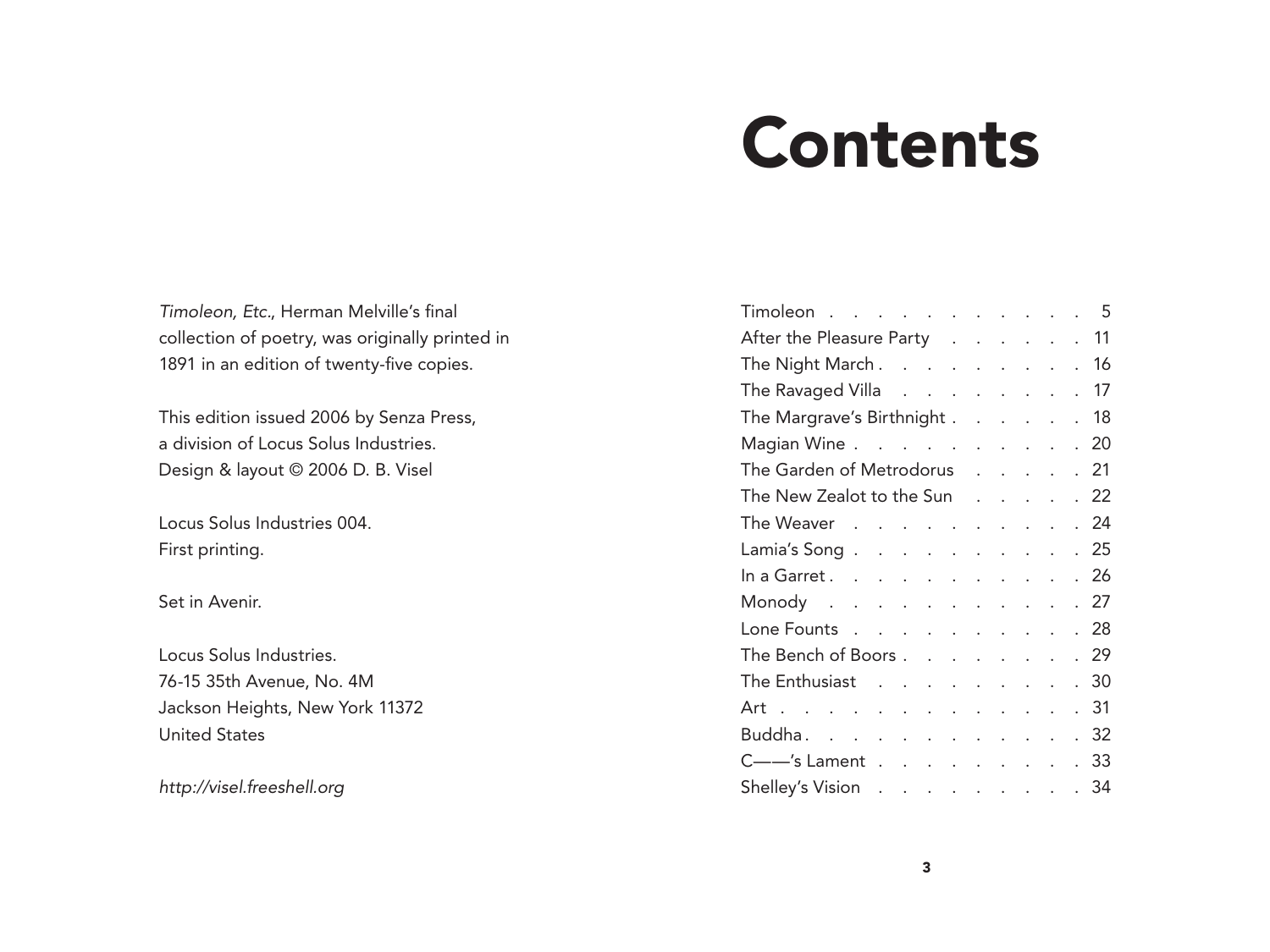Fragments of a Lost Gnostic Poem of

| the 12th Century $\ldots$ $\ldots$ $\ldots$ $\ldots$ 35 |  |  |  |
|---------------------------------------------------------|--|--|--|
| The Marcioness of Brinvilliers 36                       |  |  |  |
| The Age of the Antonines 37                             |  |  |  |
| Herba Santa 38                                          |  |  |  |

### Fruit of Travel Long Ago

| Venice                                                                                                                                                                                                                         |  |  |  |  | $\mathbb{R}^{\mathbb{Z}^2}$ | 40 |
|--------------------------------------------------------------------------------------------------------------------------------------------------------------------------------------------------------------------------------|--|--|--|--|-----------------------------|----|
| In a Bye Canal. $\qquad \qquad \ldots \qquad \qquad \ldots \qquad \ldots$                                                                                                                                                      |  |  |  |  | $\ddot{\phantom{a}}$        | 41 |
| Pisa's Leaning Tower                                                                                                                                                                                                           |  |  |  |  | $\ddot{\phantom{0}}$        | 43 |
| In a Church of Padua (b) contains the contact of the contact of the contact of the contact of the contact of the contact of the contact of the contact of the contact of the contact of the contact of the contact of the cont |  |  |  |  | $\ddot{\phantom{0}}$        | 44 |
| Milan Cathedral                                                                                                                                                                                                                |  |  |  |  | $\ddot{\phantom{0}}$        | 45 |
| Pausilippo                                                                                                                                                                                                                     |  |  |  |  | L.                          | 46 |
| The Attic Landscape                                                                                                                                                                                                            |  |  |  |  | Į,                          | 49 |
| The Same $\ldots$ $\ldots$ $\ldots$ $\ldots$ $\ldots$                                                                                                                                                                          |  |  |  |  | L.                          | 50 |
| The Parthenon                                                                                                                                                                                                                  |  |  |  |  | $\ddot{\phantom{0}}$        | 51 |
| Greek Masonry                                                                                                                                                                                                                  |  |  |  |  | L,                          | 53 |
| Greek Architecture                                                                                                                                                                                                             |  |  |  |  | L.                          | 54 |
| Off Cape Colonna                                                                                                                                                                                                               |  |  |  |  | L.                          | 55 |
| The Archipelago                                                                                                                                                                                                                |  |  |  |  | L.                          | 56 |
| Syra                                                                                                                                                                                                                           |  |  |  |  | $\ddot{\phantom{0}}$        | 57 |
| Disinterment of the Hermes                                                                                                                                                                                                     |  |  |  |  | $\ddot{\phantom{a}}$        | 59 |
| The Appartion                                                                                                                                                                                                                  |  |  |  |  | $\ddot{\phantom{0}}$        | 60 |
| In the Desert. $\cdot \cdot \cdot \cdot \cdot \cdot \cdot$                                                                                                                                                                     |  |  |  |  | $\ddot{\phantom{0}}$        | 61 |
| The Great Pyramid                                                                                                                                                                                                              |  |  |  |  | $\ddot{\phantom{0}}$        | 62 |
| L'Envoi. 64                                                                                                                                                                                                                    |  |  |  |  |                             |    |
|                                                                                                                                                                                                                                |  |  |  |  |                             |    |

## **Timoleon** (394 B.C.)

#### I

If more than once, as annals tell, Through blood without compunction spilt, An egotist arch rule has snatched And stamped the seizure with his sabre's hilt, And, legalized by lawyers, stood; Shall the good heart whose patriot fire Leaps to a deed of startling note, Do it, then flinch? Shall good in weak expire? Needs goodness lack the evil grit That stares down censorship and ban, And dumfounds saintlier ones with this— God's will avouched in each successful man? Or, put it, where dread stress inspires A virtue beyond man's standard rate, Seems virtue there a strain forbid— Transcendence such as shares transgression's fate? If so, and wan eclipse ensue, Yet glory await emergence won, Is that high Providence, or Chance? And proved it which with thee, Timoleon? O, crowned with laurel twined with thorn, Not rash thy life's cross-tide I stem, But reck the problem rolled in pang And reach and dare to touch thy garment's hem.

#### II

 When Argos and Cleone strove Against free Corinth's claim or right, Two brothers battled for her well: A footman one, and one a mounted knight.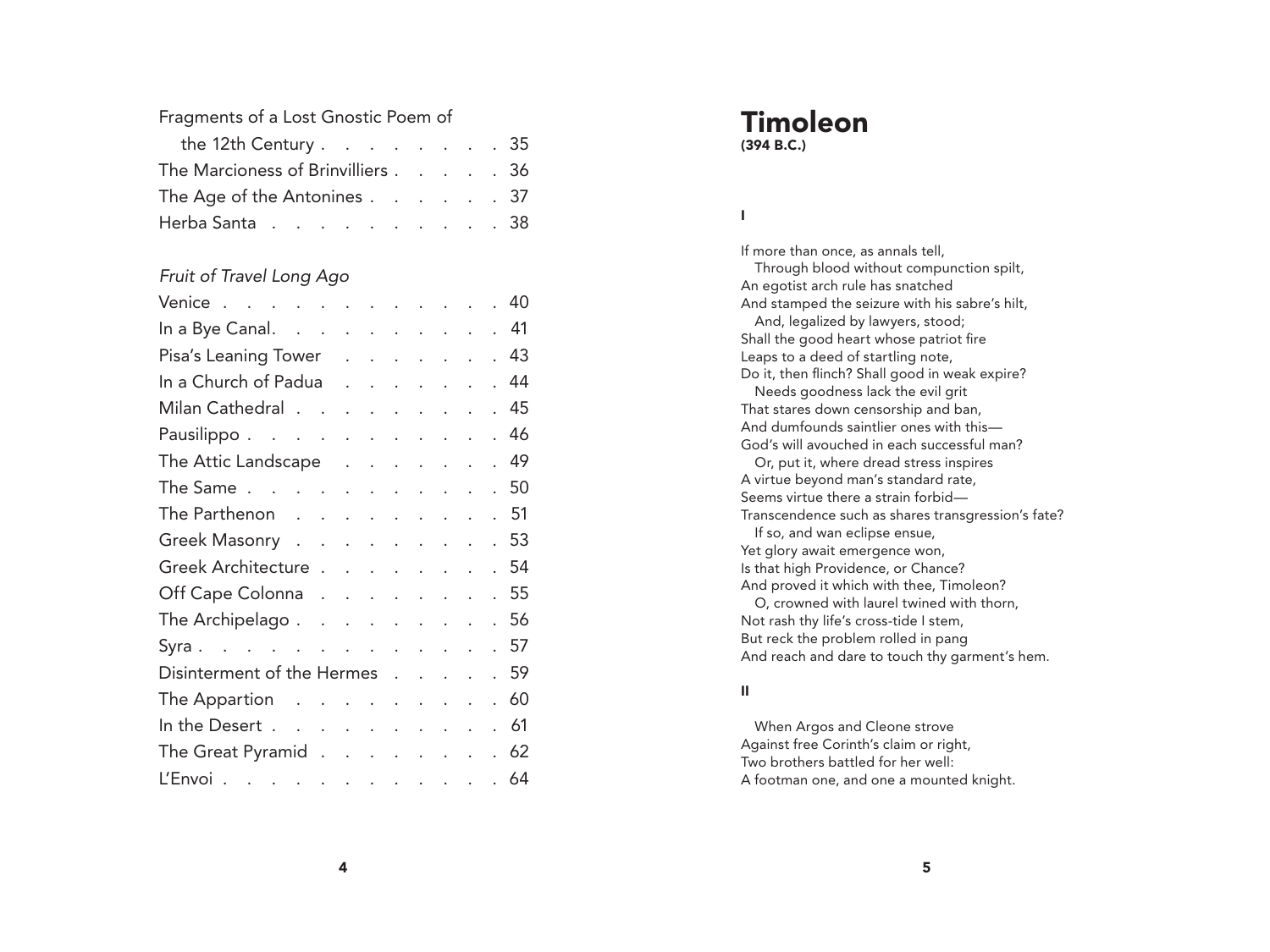Apart in place, each braved the brunt Till the rash cavalryman, alone, Was wrecked against the enemy's files, His bayard crippled and he maimed and thrown. Timoleon, at Timophanes' need, Makes for the rescue through the fray, Covers him with his shield, and takes The darts and furious odds and fights at bay; Till, wrought to palor of passion dumb, Stark terrors of death around he throws, Warding his brother from the field Spite failing friends dispersed and rallying foes. Here might he rest, in claim rest here, Rest, and a Phidian form remain; But life halts never, life must on, And take with term prolongated some scar or stain. Yes, life must on. And latent germs Time's seasons wake in mead and man; And brothers, playfellows in youth, Develop into variance wide in span.

#### III

 Timophanes was his mother's pride— Her pride, her pet, even all to her Who slackly on Timoleon looked: her pride, her pet, even all to her Scarce he (she mused) may proud affection stir. He saved my darling, gossips tell: If so, 'twas service, yea, and fair; But instinct ruled and duty bad, In service such, a henchmen e'en might share. When boys they were I helped the bent; I made the junior feel his place, Subserve the senior, love him, too; And sooth he does, and that's his saving grace. But me the meek one never can serve, Not he, he lacks the quality keen To make the mother through the son

An envied dame of power, a social queen But thou, my first-born, thou art I In sex translated; joyed, I scan My features, mine, expressed in thee; Thou art what I would be were I a man. My brave Timophanes, 'tis thou Who yet the world's fore-front shalt win, For thine the urgent resolute way, Self pushing panoplied self through thick and thin. Nor here maternal insight erred: Foresworn, with heart that did not wince At slaying men who kept their vows, Her darling strides to power, and reigns—a Prince.

#### IV

 Because of just heart and humane, Profound the hate Timoleon knew For crimes of prime and men-of-prey And impious deeds that perjurous upstarts do; And Corinth loved he, and in way Old Scotia's clansman loved his clan, Devotion one with ties how dear And passion that late to make the rescue ran. But crime and kin—the terrorized town, The silent, acquiescent mother— Revulsion racks the filial heart, The loyal son, the patriot true, the brother. In evil visions of the night He sees the lictors of the gods Giant ministers of righteousness, Their fasces threatened by the Furies' rods, But undeterred he wills to act, Resolved thereon though Ate rise; He heeds the voice whose mandate calls, Or seems to call, peremptory, from the skies.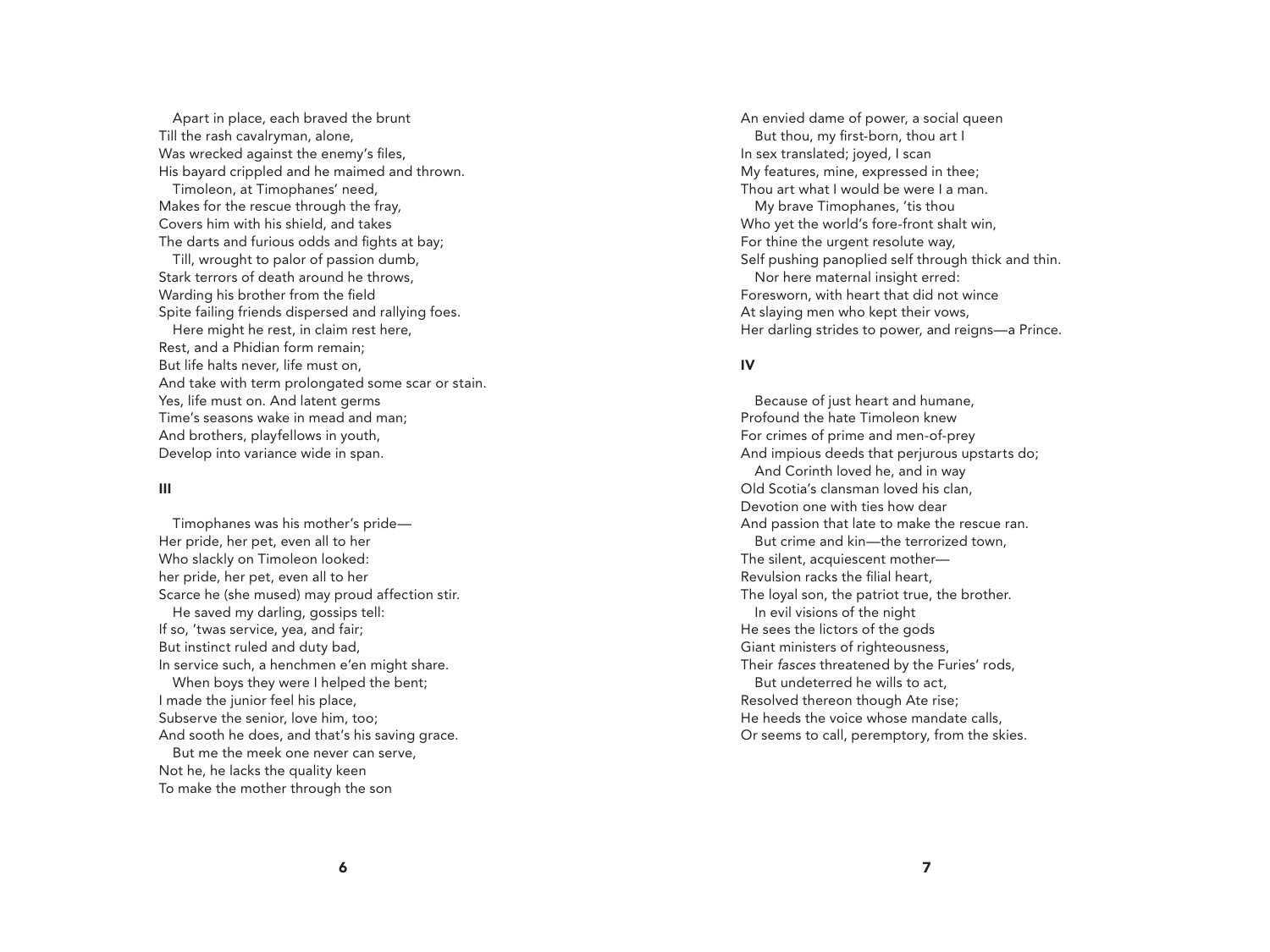V

 Nor less but by approaches mild, And trying each prudential art, The just one first advances him In parley with a flushed intemperate heart.

 The brother first he seeks—alone, And pleads; but is with laughter met; Then comes he, in accord with two, And these adjure the tyrant and beset;

 Whose merriment gives place to rage: "Go," stamping, "what to me is Right? I am the Wrong, and lo, I reign, And testily intolerant too in might:"

 And glooms on his mute brother pale, Who goes aside; with muffled face He sobs the predetermined word, And Right in Corinth reassumes its place.

#### VI

 But on his robe, ah, whose the blood? And craven ones their eyes avert, And heavy is a mother's ban, And dismal faces of the fools can hurt. The whispering-gallery of the world, Where each breathed slur runs wheeling wide Eddies a false perverted truth, Inveterate turning still on fratricide. The time was Plato's. Wandering lights Confirmed the atheist's standing star; As now, no sanction Virtue knew For deeds that on prescriptive morals jar. Reaction took misgiving's tone, Infecting conscinence, till betrayed To doubt the irrevocable doom Herself had authorized when undismayed.

 Within perturbed Timoleon here Such deeps were bared as when the sea

Convulsed, vacates its shoreward bed, And Nature's last reserves show neakedly. He falters, and from Hades' glens By night insidious tones implore— Why suffer? hither come and be What Phocion is who feeleth man no more. But, won from that, his mood elects To live—to live in wilding place; For years self-outcast, he but meets In shades his playfellow's reproachful face. Estranged through one transcendent deed From common membership in mart, In severance he is like a head Pale after battle trunkless found apart.

#### VII

 But flood-tide comes though long the ebb, Nor patience bides with passion long; Like sightless orbs his thought are rolled Arraigning heaven as compromised in wrong: To second causes why appeal? Vain parleying here with fellow clods. To you, Arch Principals, I rear My quarrel, for this quarrel is with gods. Shall just me long to quit your world? It is aspersion of your reign; Your marbles in the temple stand— Yourselves as stony and invoked in vain? Ah, bear with one quite overborne, Olympians, if he chide ye now; Magnanimous be even though he rail And hard against ye set the bleaching brow. If conscience doubt, she'll next recant. What basis then/ O, tell at last, Are earnest natures staggering here But fatherless shadows from no substance cast? Yea, are ye, gods? Then ye, 'tis ye Should show what touch to tie ye may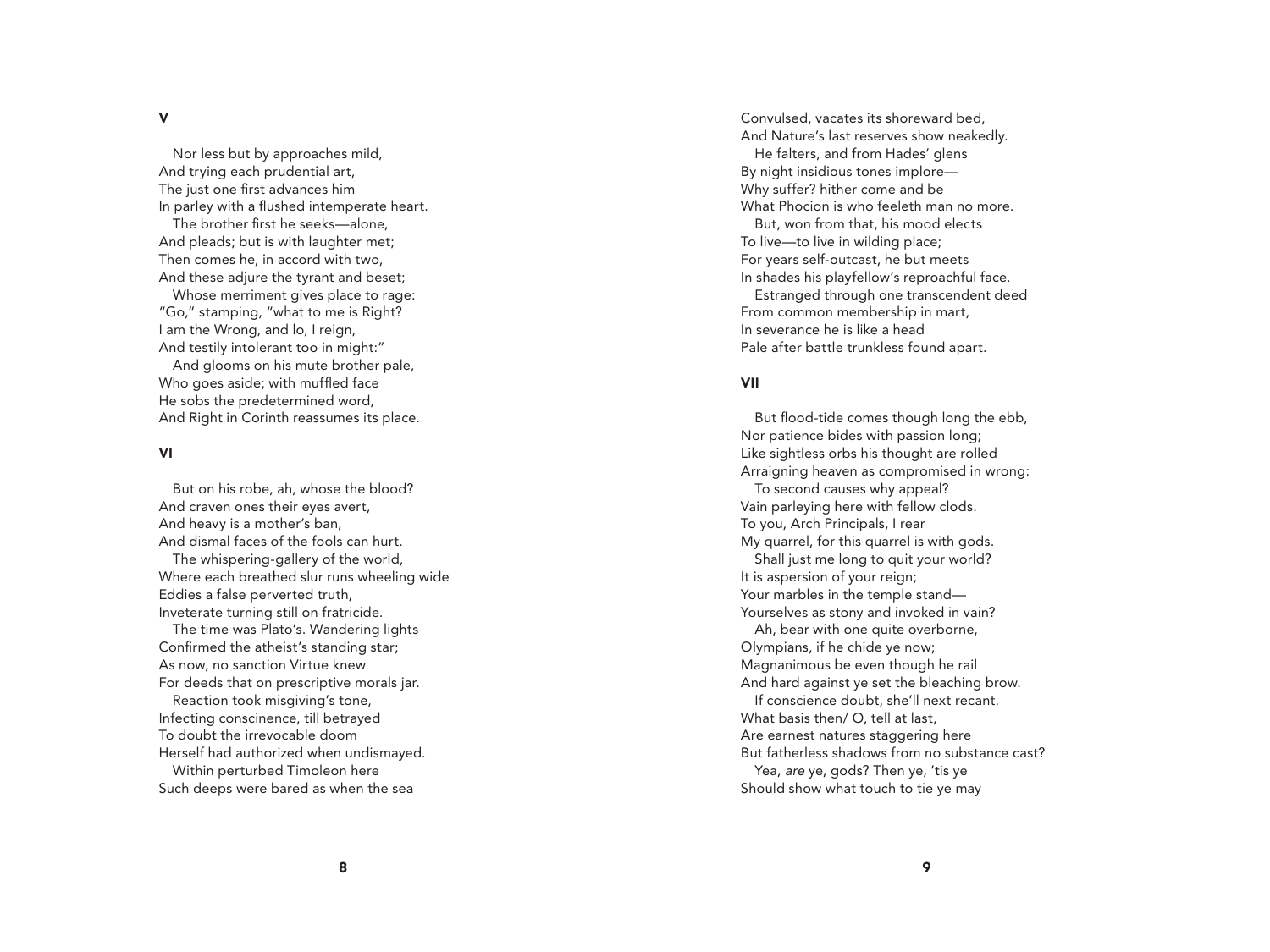Since ye, too, if not wrung are wronged By grievous misconceptions of your sway, But deign, some little sign be given— Low thunder in your tranquil skies; Me reassure, nor let me be Like a lone dog that for a master cries.

#### VIII

 Men's moods, as frames, must yield to years, And turns the world in fickle ways; Corinth recalls Timoleon—ay, And plumes him forth, but yet with schooling phrase. On Sicily's fields, through arduous wars, A peace he won whose rainbow spanned The isle redeemed; and he was hailed Deliverer of that fair colonial land. And Corinth clapt: Absolved, and more! Justice in long arrears is thine: Not slayer of thy brother, no, But savior of the state, Jove's soldier, man divine. Eager for thee thy City waits: Return! with bays we dress your door. But he, the Isle's loved guest, reposed, And never for Corinth left the adopted shore

## After the Pleasure Party

Lines traced under an image of Amor Threatening

 Fear me, virgin whosoever Taking pride from love exempt, Fear me, slighted. Never, never Brave me, nor my fury tempt: Downy wings, but wroth they beat Tempest even in reason's seat.

Behind the house the upland falls With many an odorous tree— White marbles gleaming through green halls, Terrace by terrace, down and down. And meets the starlit Mediterranean Sea.

 'Tis Paradise. In such an hour Some pangs that rend might take release. Nor less perturbed who keeps this bower Of balm, nor finds balsamic peace? From whom the passionate words in vent After long revery's discontent?

 Tired of the homeless deep, Look how their flight yon hurrying billows urge, Hitherward but to reap Passive repulse from the iron-bound verge! Insensate, can they never know 'Tis mad to wreck the impulsion so?

 An art of memory is, they tell: But to forget! forget the glade Wherein Fate sprung Love's abuscade, To flout pale years of cloistral life And flush me in this sensuous strife 'Tis Vesta struck with Sappho's smart.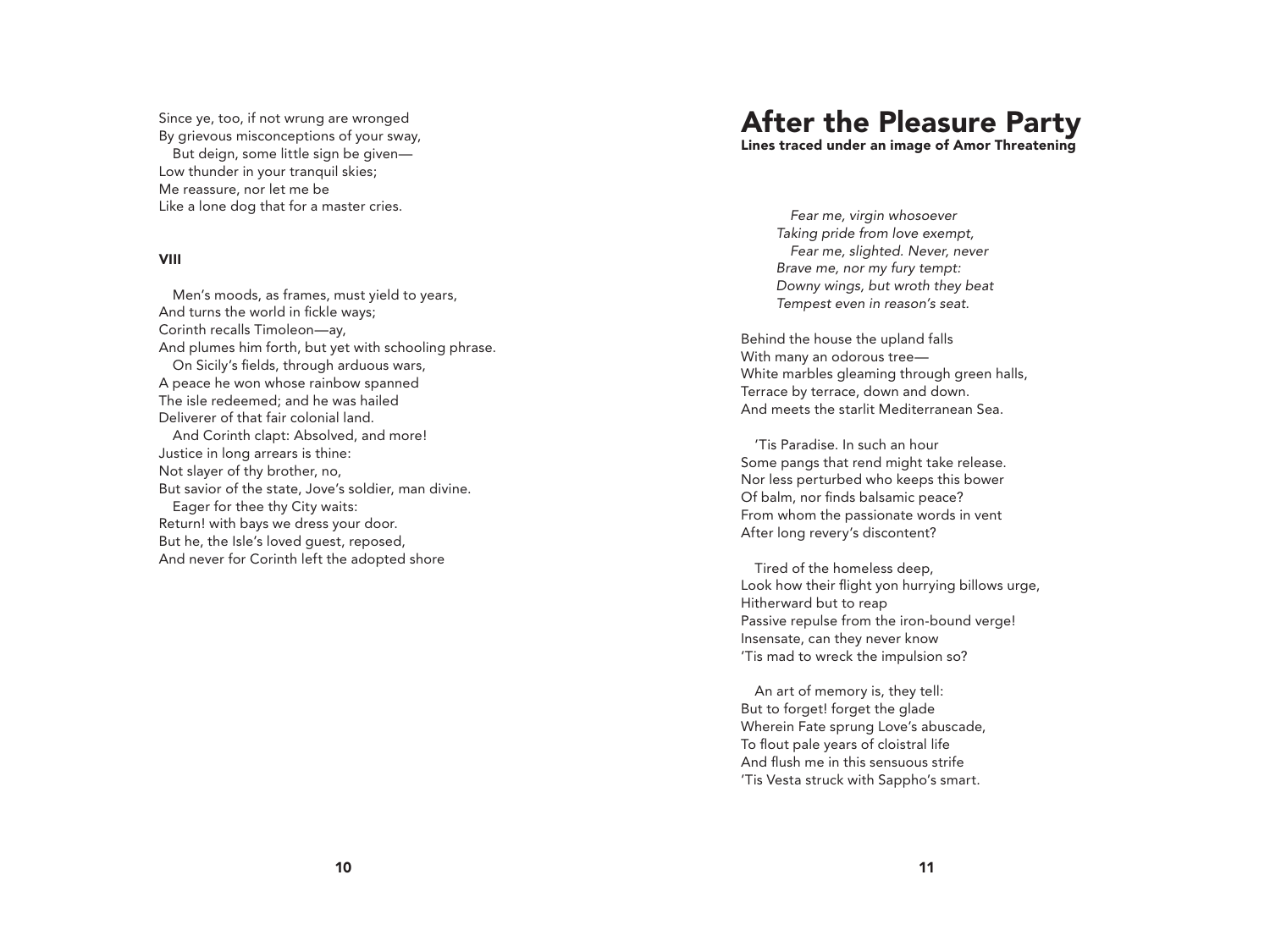No fable her delirious leap: With more of cause in desparate heart, Myself could take it-but to sleep!

 Now first I feel, what all may ween, That soon or late, if faded e'en, One's sex asserts itself. Desire, The dear desire through love to sway, Is like the Geysers that aspire-Through cold obstruction win their fervid way. But baffled here — to take disdain, To feel rule's instinct, yet not reign; To dote, to come to this drear shame-Hence the winged blaze that sweeps my soul Like prairie fires that spurn control, Where withering weeds incense the flame.

 And kept I long heaven's watch for this, Contemning love, for this, even this? O terrace chill in Northern air, O reaching ranging tube I placed Against yon skies, and fable chased Till, fool, I hailed for sister there Starred Cassiopea in Golden Chair. In dream I throned me, nor I saw In cell the idiot crowned with straw.

 And yet, ah yet scarse ill I reigned, Through self-illustion self-sustained, When now-enlightened, undeceived-What gain I barrenly bereaved! That this can be yet lower decline-Envy and spleen, can these be mine?

 The peasant girl demure that trod Beside our wheels that climbed the way, And bore along a blossoming rod That looked the sceptre of May-day-On her-to fire this pretty hell,

His softened glance how moistly fell! The cheat! on briars her buds were strung; And wiles peeped forth from mien how meek. The innocent bare-foot! young, so young! To girls, strong man's a novice weak. To tell such beads! And more remain, Sad rosary of belittling pain.

 When after lunch and sallies gay, Like the Decameron folk we lay In sylvan groups; and I-let be! O, dreams he, can he dream that one Because not roseate feels no sun? The plain lone bramble thrills with Spring As much as vines that grapes shall bring.

 Me now fair studies charm no more. Shall great thoughts writ, or high themes sung Damask wan cheeks-unlock his arm About some radiant ninny flung? How glad wih all my starry lore, I'd buy the veriest wanton's rose Would but my bee therein repose.

 Could I remake me! or set free This sexless bound in sex, then plunge Deeper than Sappho, in a lunge Piercing Pan's paramound mystery! For, Nature, in no shallow surge Against thee either sex may urge, Why hast thou made us but in halves-Co-relatives? This makes us slaves. If these co-relatives never meet Self-hood itself seems incomplete. And such the dicing of blind fate Few matching halves here meet and mate. What Cosmic jest or Anarch blunder The human integral clove asunder And shief the fractions through life's gate?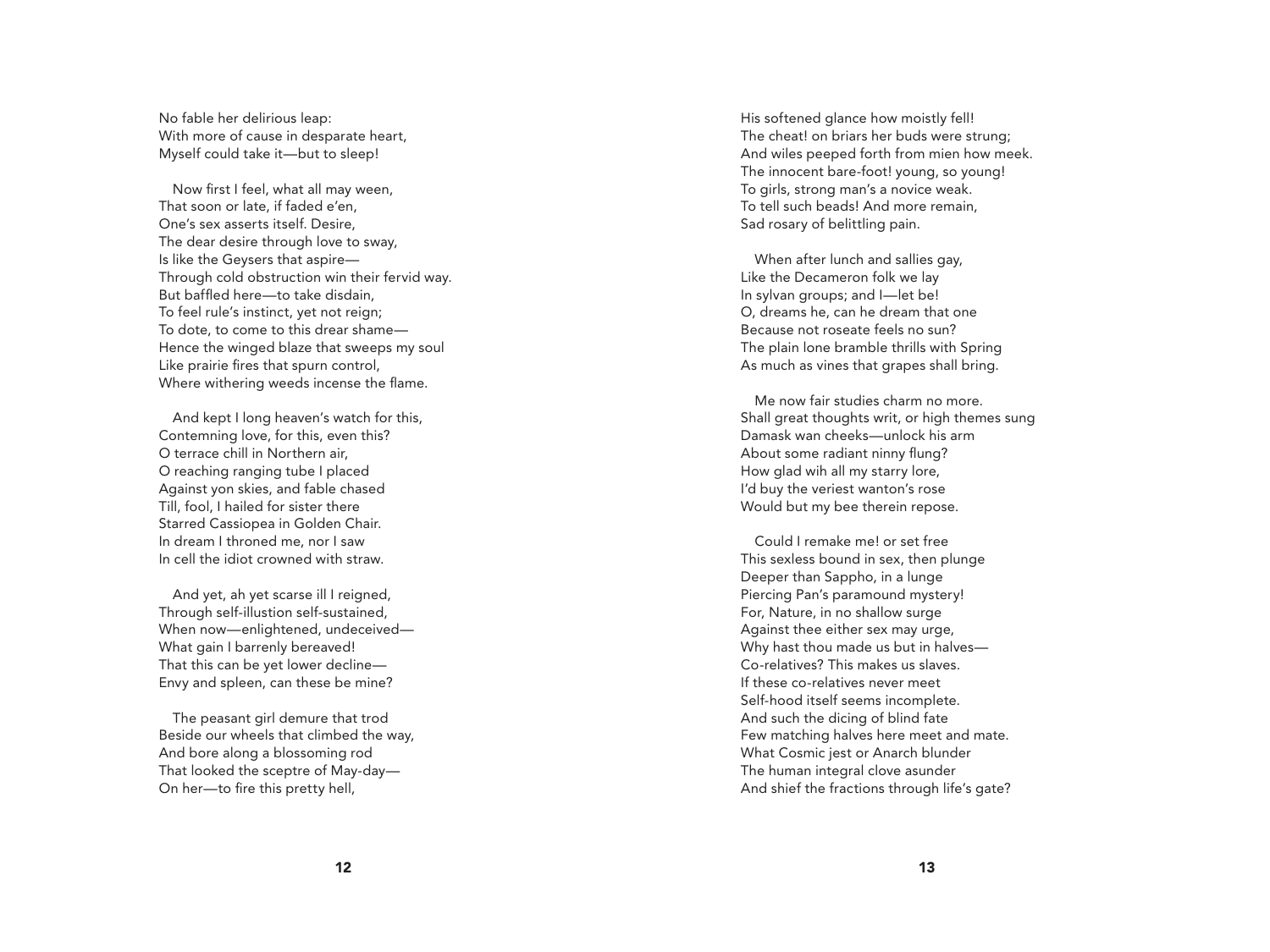Ye stars that long your votary knew Rapt in her vigil, see me here! Whither is gone the spell ye hrew When rose before me Cassiopea? Usurped by love's stronger reign-But lo, your very selves do wane: Light breaks — truth breaks! Silvered no more, But chilled by dawn that brings the gale Shivers yon bramble above the vale, And disillustion opens all the shore.

 One knows not if Urania yet The pleasure-party may foget; Or whether she lived down the strain Of turbulent heart and rebel brain; For Amor so resents a slight, And hers had been such haught disdain, He long may wreak his boyish spite, And boy-like little reck the pain.

 One knows not, no. But late in Rome (For queens discrowned a congruous home) Entering Albani's porch she stood Fixed by an antique pagan stone Colossal carved. No anchorite seer, Not Thomas a Kempis, monk austere, Religious more are in their tone; Yet far, how far from Christian heart That form august of heathen Art. Swayed by its influence, long she stood, Till surged emotion seething down, She rallied and this mood she won:

 Languid in frame for me, To-day by Mary's convent shrine, Touched by her picture's moving plea In that poor nerveless hour of mine, I mused — A wanderer still must grieve

Half I resolved to kneel and believe, Believe and submit, the veil take on. But thee, armed Virgin! less benign, Thee now I invoke, thou mightier one. Helmeted woman-if such term Befit thee, far from strie Of that which makes the sexual feud And clogs the aspirant life-O self-reliant, strong and free, Thou in whom power and peace unite, Transcender! raise me up to thee, Raise me and arm me!

#### Fond appeal.

For never passion peace shall bring, Nor Art inanimate for long Inspire. Nothing may help or heal While Amor incensed remembers wrong Vindictive, not himself he'll spare; For scope to give his vengeance play Himself he'll blaspheme and betray.

 Then for Urania, virgins everywhere O pray! Example take too, and have care.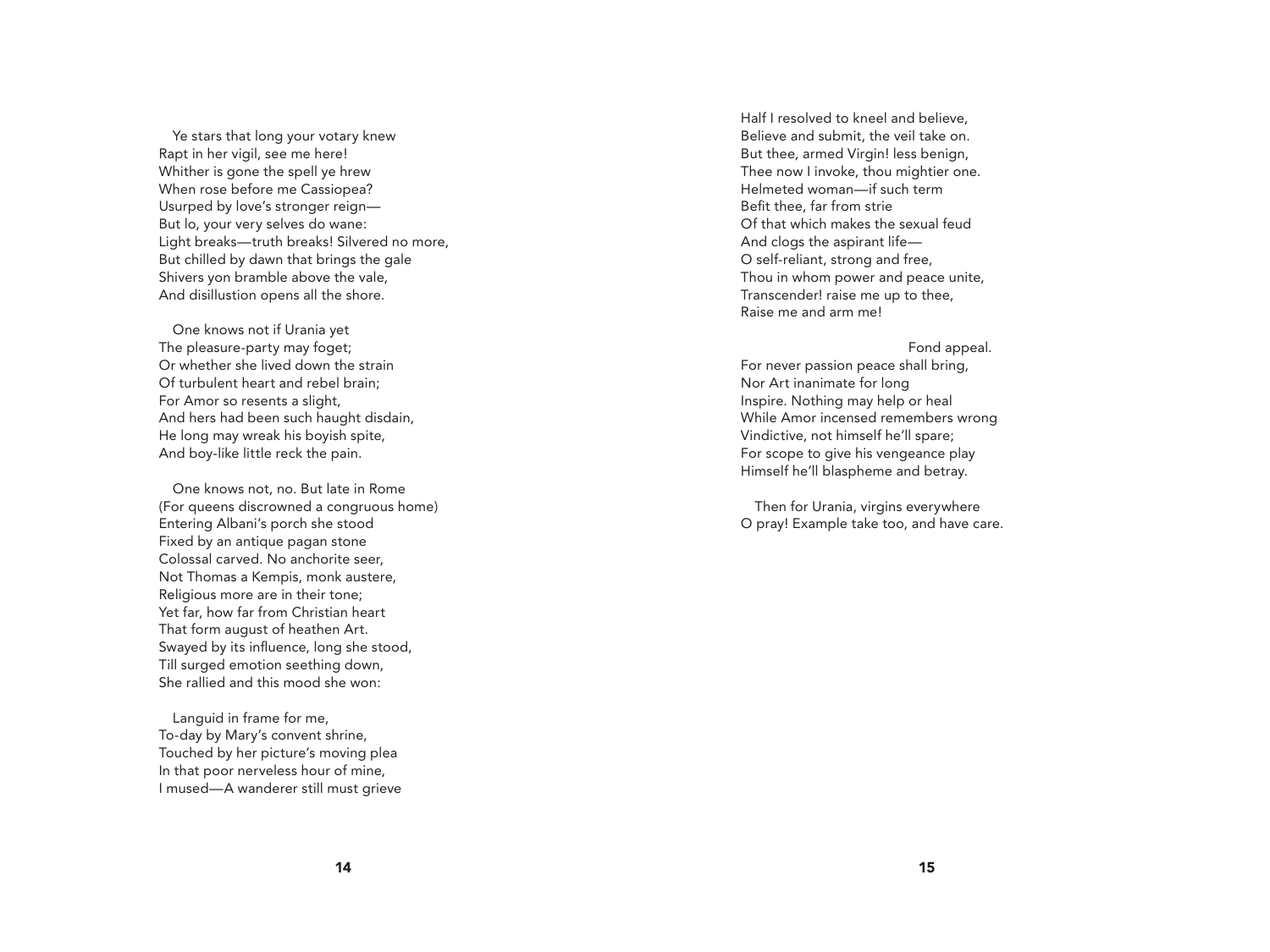# The Night-March

With banners furled, and clarions mute, An army passes in the night; And beaming spears and helms salute The dark with bright.

In silence deep the legions stream, With open ranks, in order true; Over boundless plains they stream and gleam— No chief in view!

Afar, in twinkling distance lost, (So legends tell) he lonely wends And back through all that shining host His mandate sends.

# The Ravaged Villa

In shards the sylvan vases lie, Their links of dance undone, And brambles wither by thy brim, Choke fountain of the sun! The spider in the laurel spins, The weed exiles the flower: And, flung to kiln, Apollo's bust Makes lime for Mammon's tower.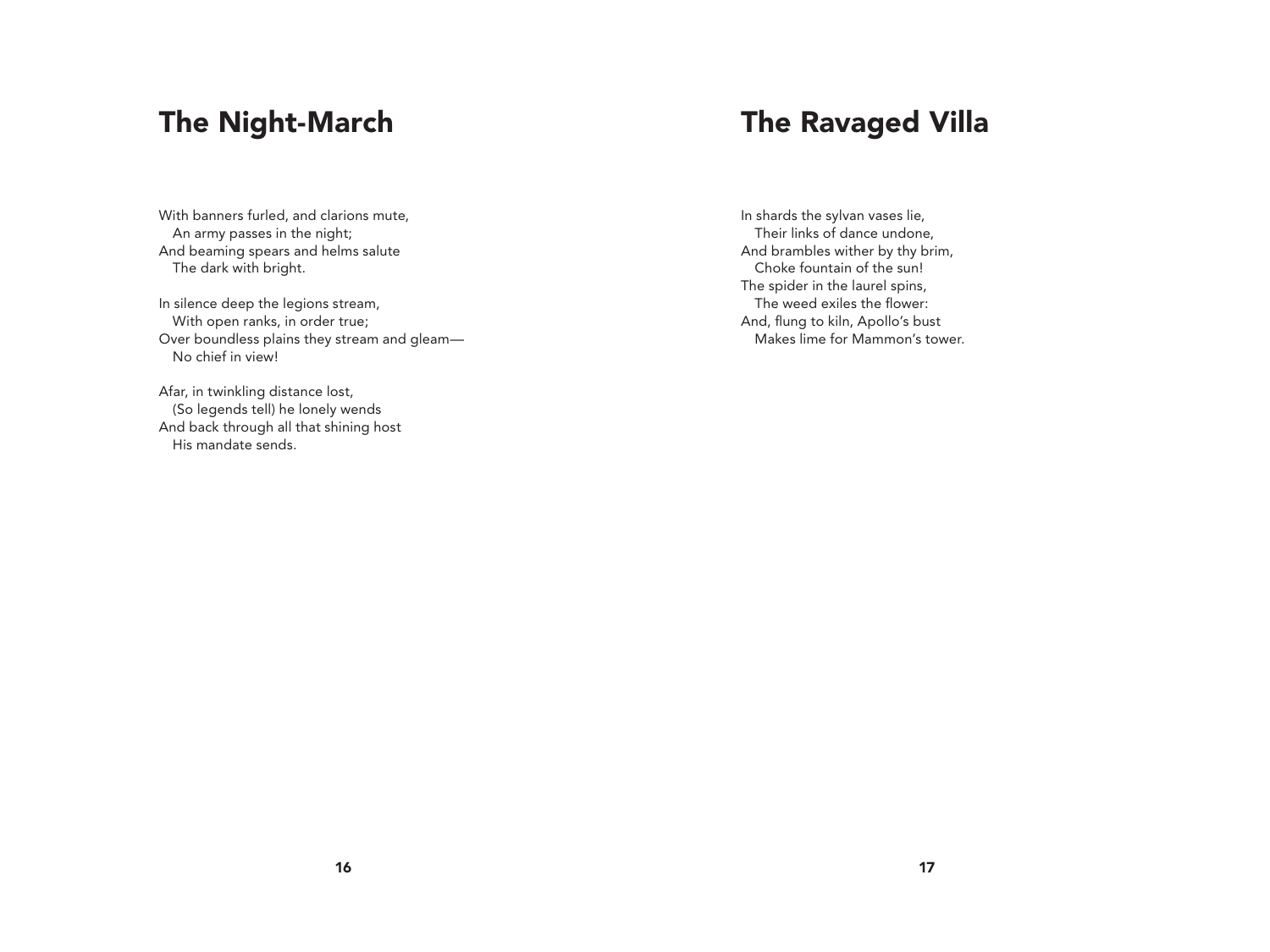# The Margrave's Birthnight

Up from many a sheeted valley, From white woods as well, Down too from each fleecy upland Jingles many a bell

Jovial on the work-sad horses Hitched to runners old Of the toil-worn peasants sledging Under sheepskins in the cold;

Till from every quarter gathered Meet they on one ledge, There from hoods they brush the snow off Lighting from each sledge

Full before the Margrave's castle, Summoned there to cheer On his birth-night, in mid-winter, Kept year after year.

O the hall, and O the holly! Tables line each wall; Guests as holly-berries plenty, But-no host withal!

May his people feast contented While at head of board Empty throne and vacant cover Speak the absent lord?

Minstrels enter. And the stewards Serve the guests; and when Passing there the vacant cover Functionally then

Old observance grave they offer; But no Margrave fair, In his living aspect gracious, Sits responsive there;

No, and never guest once marvels, None the good lord name, Scarse they mark void throne and cover-Dust upon the same.

Mindless as to what importeth Absence such in hall; Tacit as the plough-horse feeding In the palfrey's stall.

Ah, enough for toil and travail, If but for a night Into wine is turned the water, Black bread into white.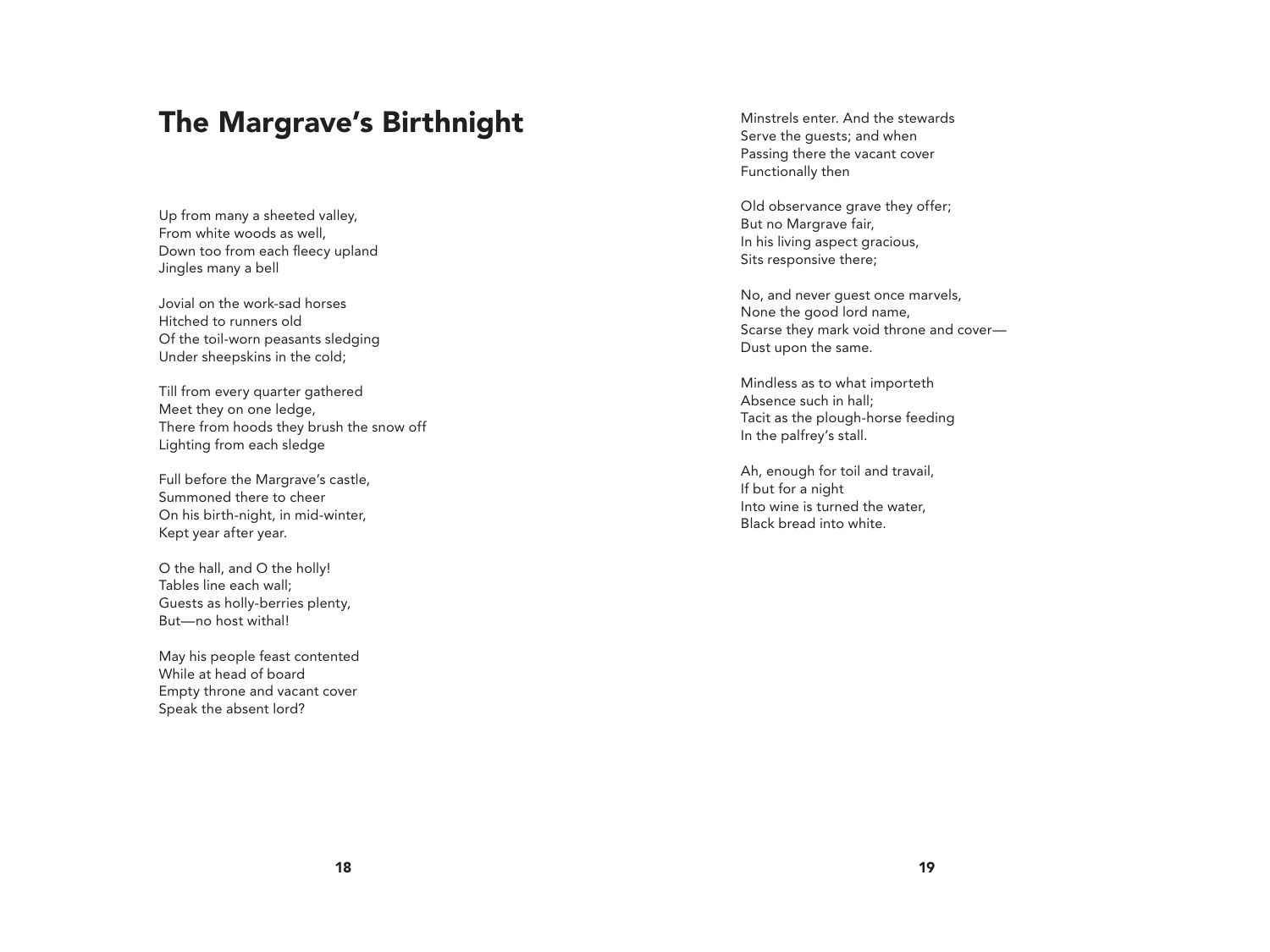## Magian Wine

Amulets gemmed, to Miriam dear, Adown in liquid mirage gleam; Solomon's Syrian charms appear, Opal and ring supreme. The rays that light this Magian Wine Thrill up from semblances divine. And, seething through the rapturous wave, What low Elysian anthems rise: Sibylline inklings blending rave, Then lap the verge with sighs. Delirious here the oracles swim Ambiguous in the beading hymn.

# The Garden of **Metrodorus**

The Athenians mark the moss-grown gate And hedge untrimmed that hides the haven green: And who keeps here his quiet state? And shares he sad or happy fate Where never foot-path to the gate is seen?

Here none come forth, here none go in, Here silence strange, and dumb seclusion dwell: Content from loneness who may win? And is this stillness peace or sin Which noteless thus apart can keep its dell?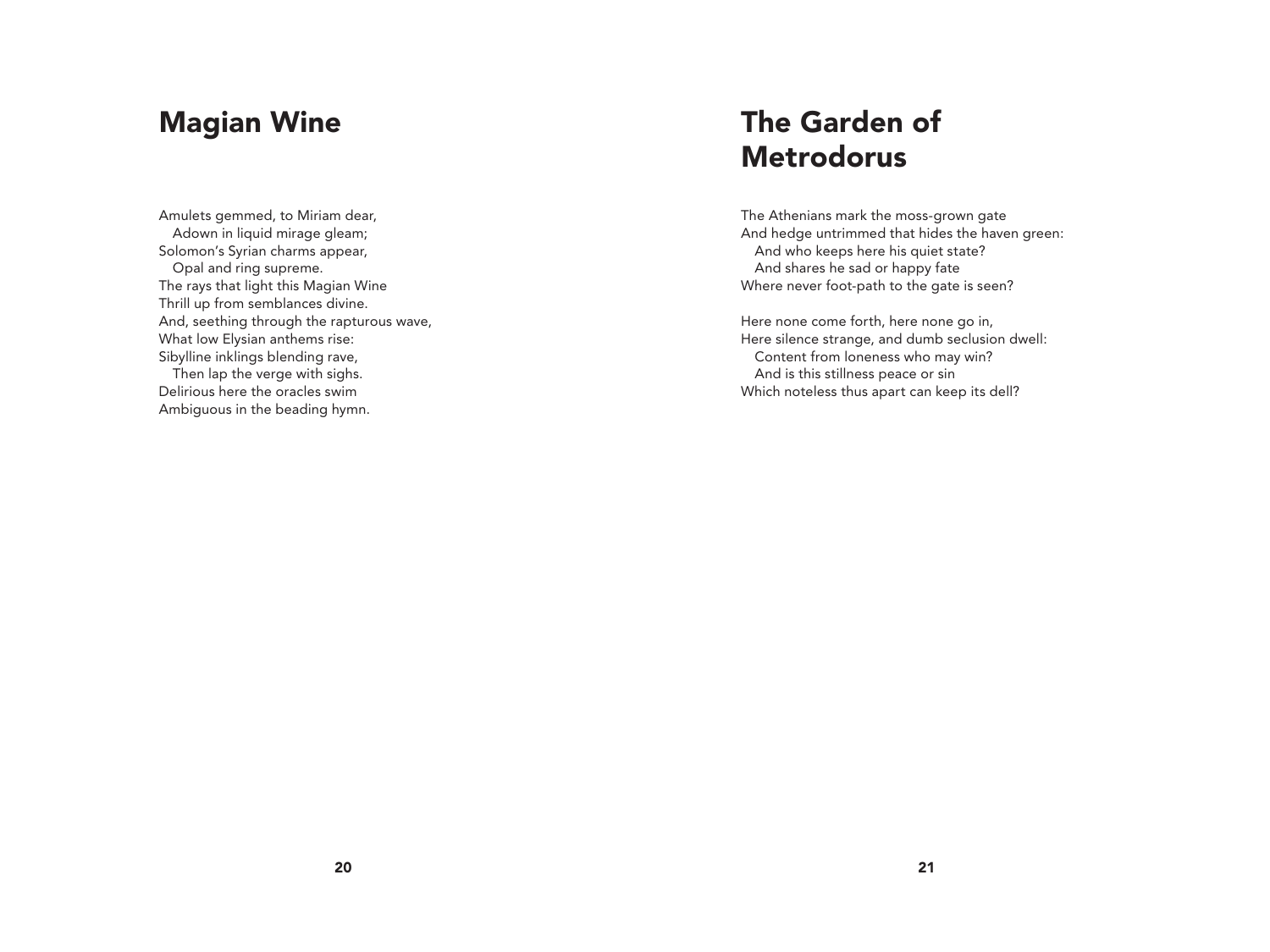# The New Zealot to the Sun

 Persian, you rise Aflame from climes of sacrifice Where adulators sue, And prostrate man, with brow abased, Adheres to rites whose tenor traced All worship hitherto.

 Arch type of sway, Meetly your over-ruling ray You fling from Asia's plain, Whence flashed the javelins abroad Of many a wild incursive horde Led by some shepherd Cain.

 Mid terrors dinned Gods too came conquerors from your Ind, The brood of Brahma throve; They came like to the scythed car, Westward they rolled their empire far, Of night their purple wove.

 Chemist, you breed In orient climes each sorcerous weed That energizes dream— Transmitted, spread in myths and creeds, Houris and hells, delirious screeds And Calvin's last extreme.

 What though your life In time's first dawn compelled the flight Of Chaos' startled clan, Shall never all your darted spears Disperse worse Anarchs, frauds and fears, Sprung from these weeds to man?

But Science yet An effluence ampler shall beget, And power beyond your play— Shall quell the shades you fail to rout, Yea, searching every secret out Elucidate your ray.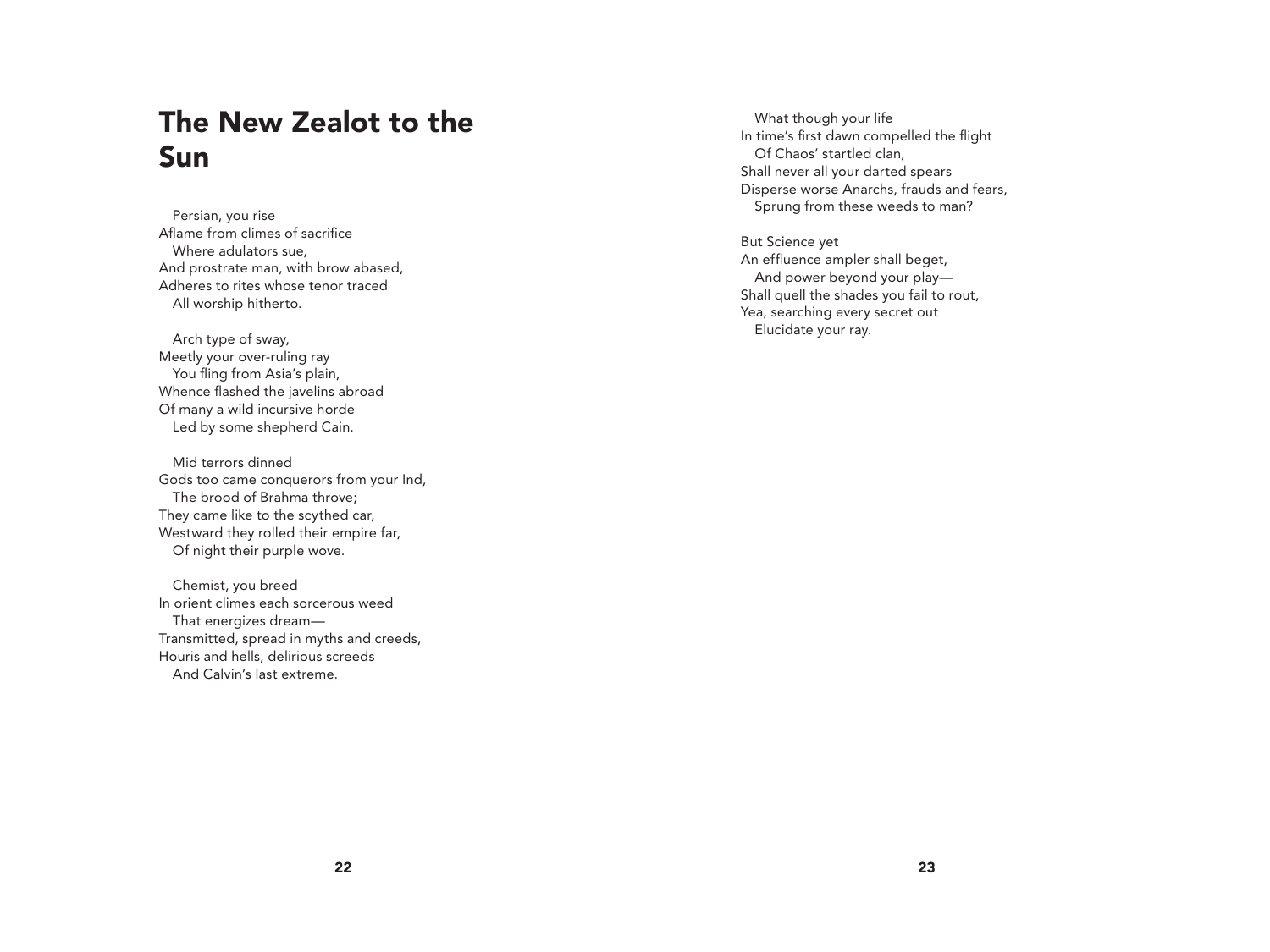## The Weaver

For years within a mud-built room For Arva's shrine he weaves the shawl, Lone wight, and at a lonely loom, His busy shadow on the wall.

The face is pinced, the form is bent, No pastime knows he nor the wine, Recluse he lives and abstinent Who weaves for Arva's shrine.

# Lamia's Song

Descent, descend! Pleasant the downward way— From your lonely Alp With the wintry scalp To our myrtles in valleys of May. Wend then, wend: Mountaineer, descend! And more than a wreath shall repay. Come, ah come! With the cataracts come, That hymn as they roam How pleasant the downward way!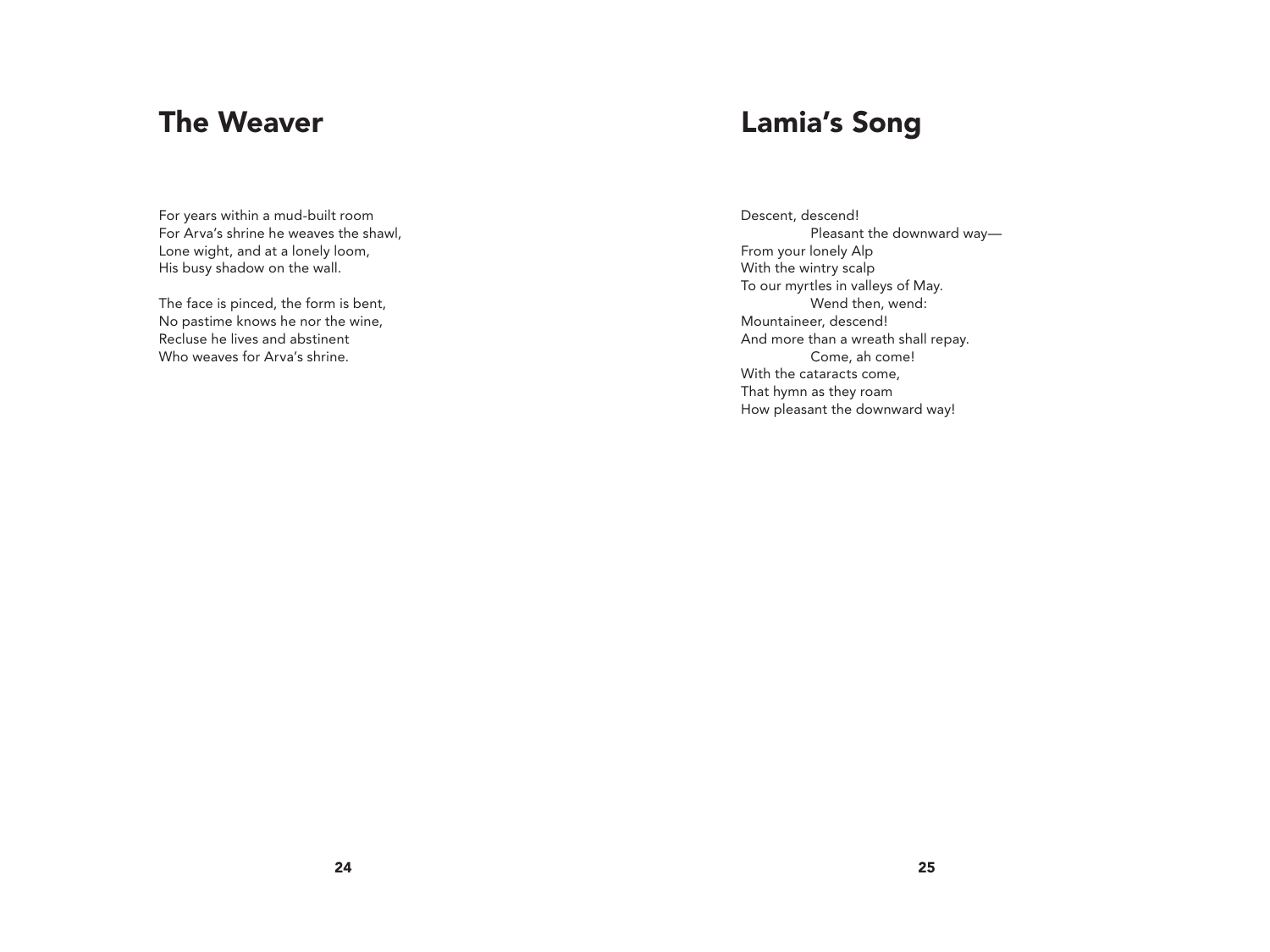# In a Garret

Gems and jewels let them heap— Wax sumptuous as the Sophi: For me, to grapple from Art's deep One dripping trophy!

# Monody

To have known him, to have loved him After loneness long; And then to be estranged in life, And neither in the wrong; And now for death to set his seal— Ease me, a little ease, my song!

By wintry hills his hermit-mound The sheeted snow-drifts drape, And houseless there the snow-bird flits Beneath the fir-trees' crape: Glazed now with ice the cloistral vine That hid the shyest grape.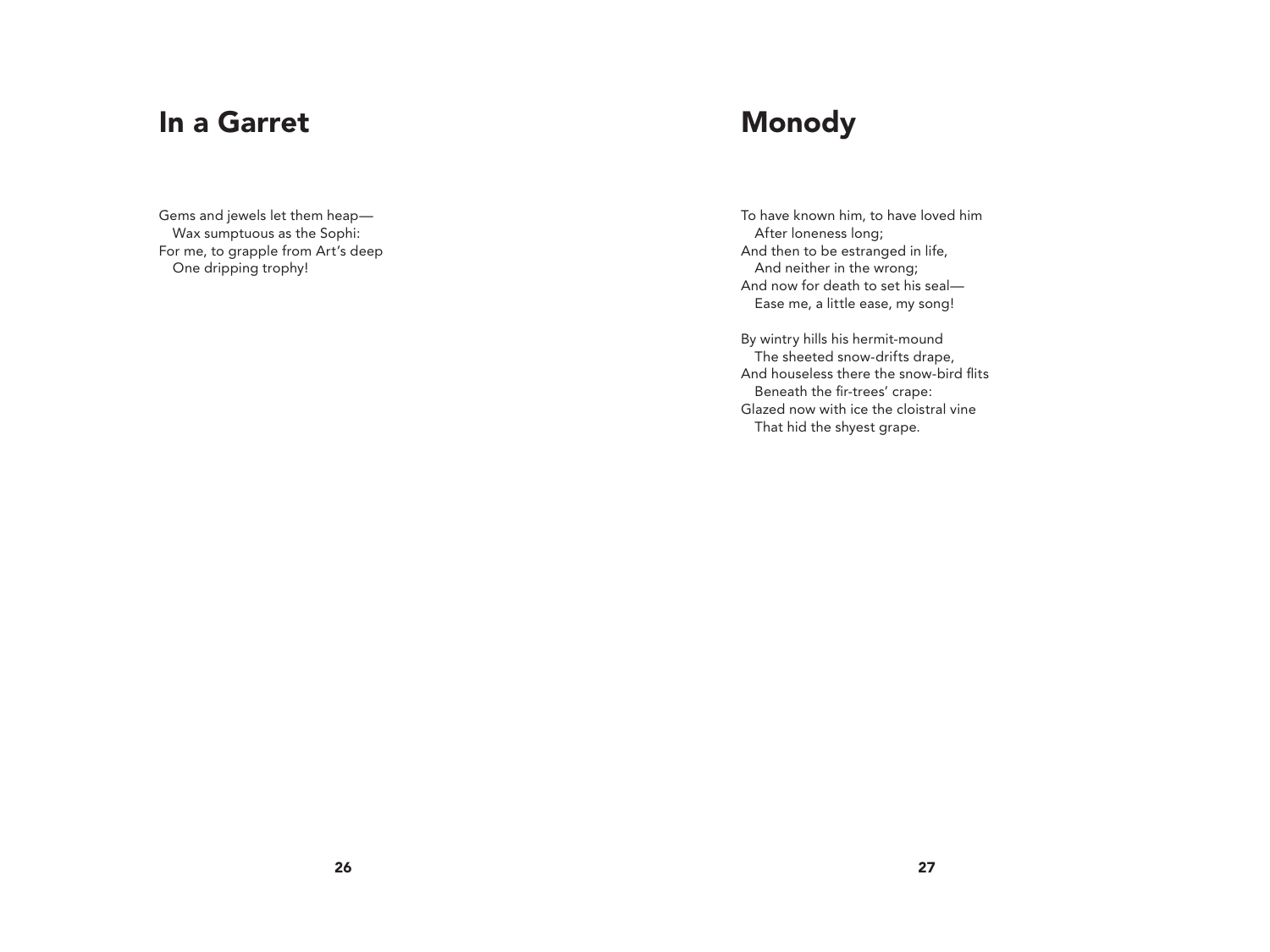## Lone Founts

Though fast youth's glorious fable flies, View not the world with worlding's eyes; Nor turn with weather of the time. Foreclose the coming of surprise: Stand where Posterity shall stand; Stand where the Ancients stood before, And, dipping in lone founts thy hand, Drink of the never-varying lore: Wise once, and wise thence evermore.

## The Bench of Boors

In bed I muse on Tenier's boors, Embrowned and beery losels all: A wakeful brain Elaborates pain: Within low doors the slugs of boors Laze and yawn and doze again.

In dreams they doze, the drowsy boors, Their hazy hovel warm and small: Thought's ampler bound But chill is found: Within low doors the basking boors Snugly hug the ember-mound.

Sleepless, I see the slumberour boors Their blurred eyes blink, their eyelids falls: Thought's eager sight Aches—overbright! Within low doors the boozy boors Cat-naps take in pipe-bown light.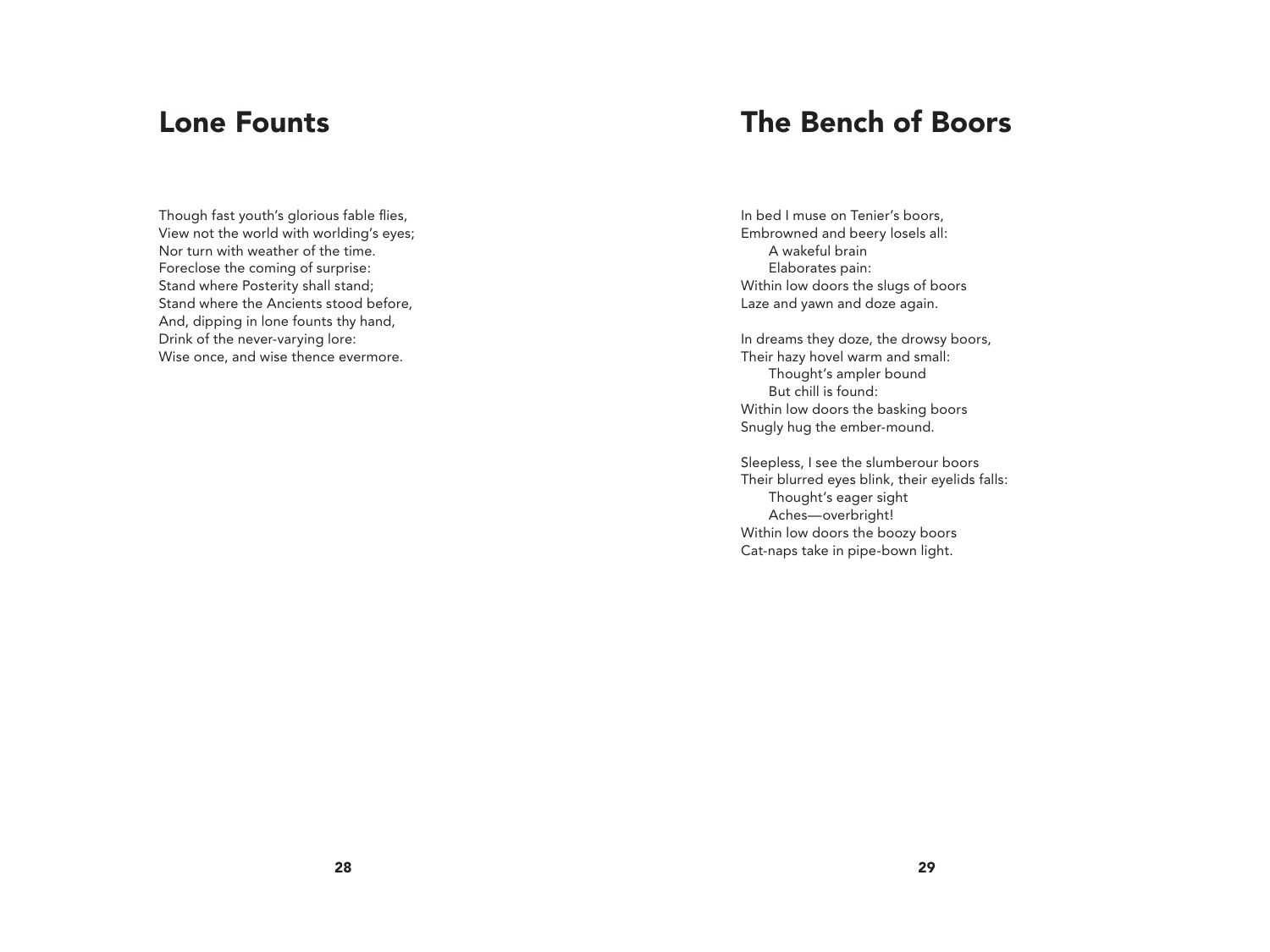# The Enthusiast

"Though He slay me yet will I trust in Him"

Shall hearts that beat no base retreat In youth's magnanimous years— Ignoble hold it, if discreet When interest tames to fears; Shall spirits that worship light Perfidious deem its sacred glow, Recant, and trudge where wordlings go, Conform and own them right?

Shall Time with creeping influence cold Unnerve and cow? the heart Pine for the heartless ones enrolled With palterers of the mart? Shall faith abjure her skies, Or pale probation blench her down To shrink from Truth so still, so lone, Mid loud gregarious lies?

Each burning boat in Caesar's rear, Flames—No return through me! So put the torch to ties though dear, If ties but tempters be. Nor cringe if come the night: Walk through the cloud to meet the pall, Though light forsake thee, never fall From fealty to light.

# Art

In placid hours well-pleased we dream Of many a brave unbodied scheme. But form to lend, pulsed life create, What unlike things must meet and mate: A flame to melt—a wind to freeze; Sad patience—joyous energies; Humilities—yet pride and scorn; Instinct and study; love and hate; Audacity—reverence. These must mate, And fuse with Jacob's mystic heart, To wrestle with the angel—Art.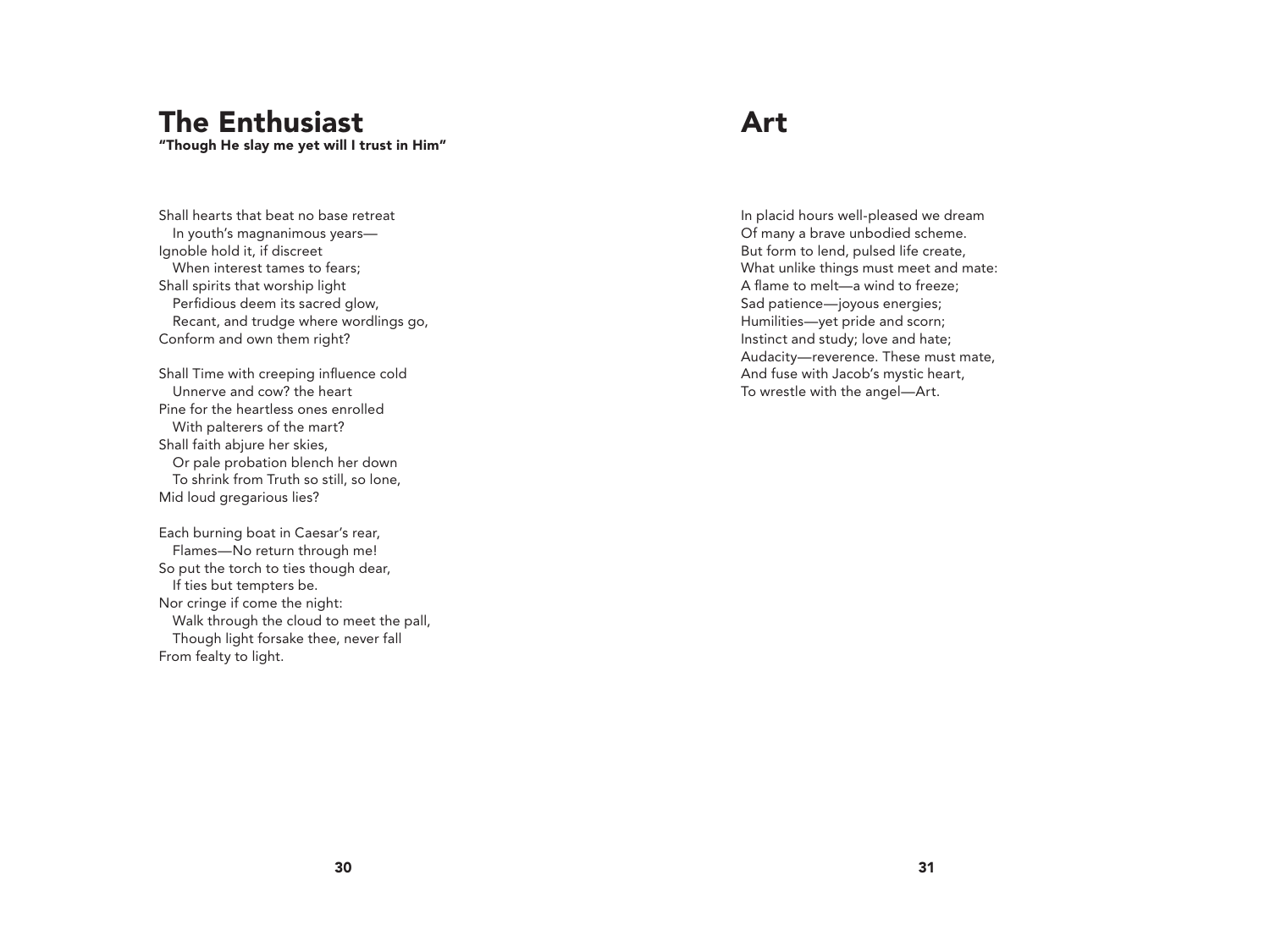## Buddha

"For what is your life? It is even a vapor that appeareth for a little time and then vanisheth away."

Swooning swim to less and less, Aspirant to nothingness! Sobs of the worlds, and dole of kinds That dumb endurers be— Nirvana! absorb us in your skies, Annul us into thee.

## C——'s Lament

 How lovely was the light of heaven, What angels leaned from out the sky In years when youth was more than wine And man and nature seemed divine Ere yet I felt that youth must die.

 Ere yet I felt that youth must die How insubstantial looked the earth, Alladin-land! in each advance, Or here or there, a new romance; I never dreamed would come a dearth.

 And nothing then but had its worth, Even pain. Yes pleasure still and pain In quick reaction made of life A lovers' quarrel, happy strife In youth that never comes again.

 But will youth never come again? Even to his grave-bed has he gone, And left me lone to wake by night With heavy heart that erst was light? O, lay it at his head—a stone!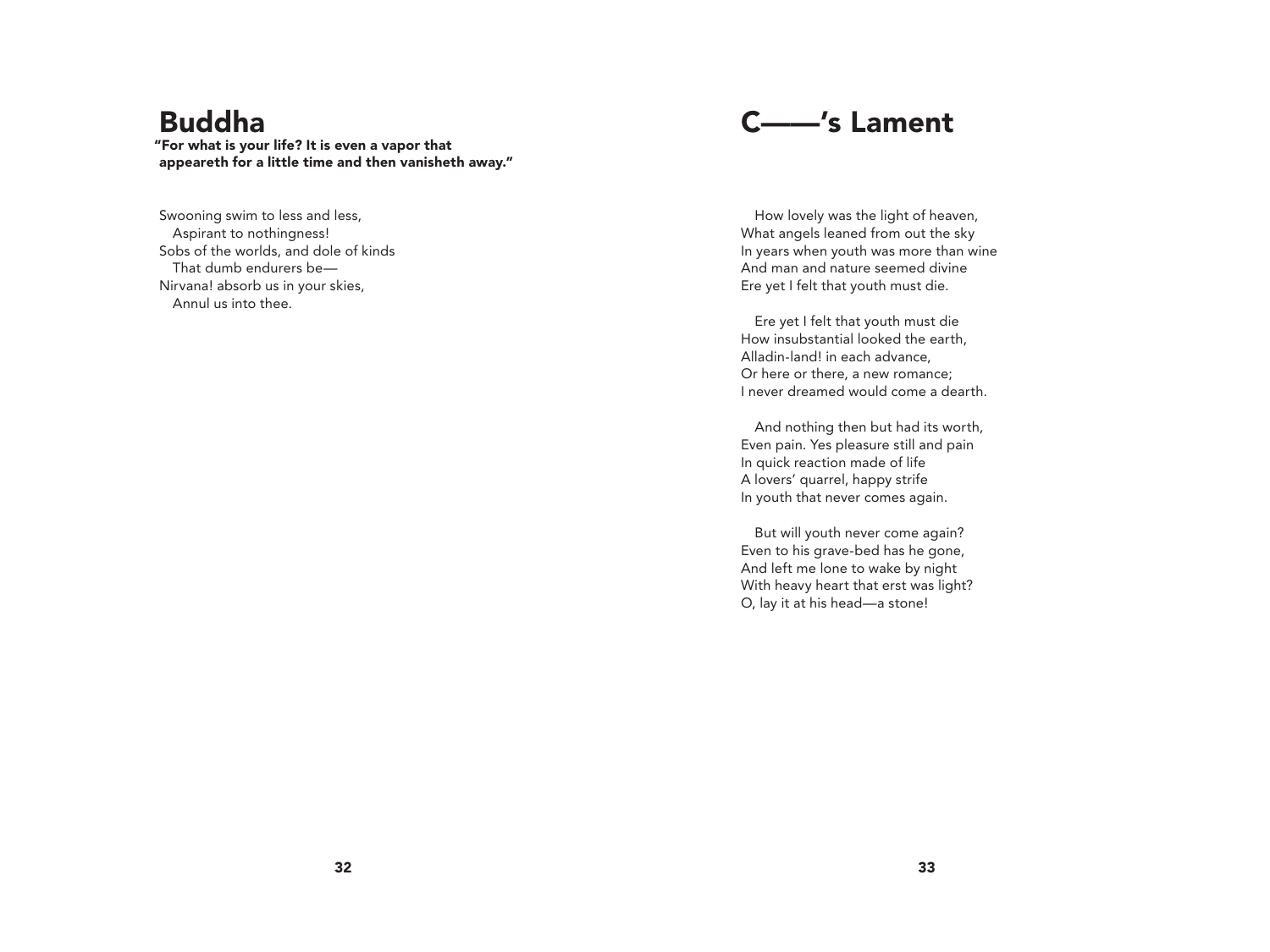# Shelley's Vision

Wandering late by morning seas When my heart with pain was low— Hate the censor pelted me— Deject I saw my shadow go.

In elf-caprice of bitter tone I too would pelt the pelted one: At my shadow I cast a stone.

When lo, upon that sun-lit ground I saw the quivering phantom take The likeness of St. Stephen crowned: Then did self-reverence awake.

# Fragments of a Lost Gnostic Poem of the 12th Century

\* \* \* \*

Found a family, build a state, The pledged event is still the same: Matter in end will never abate His ancient brutal claim.

\* \* \* \*

Indolence is heaven's ally here, And energy the child of hell: The Good Man pouring from his pitcher clear, But brims the poisoned well.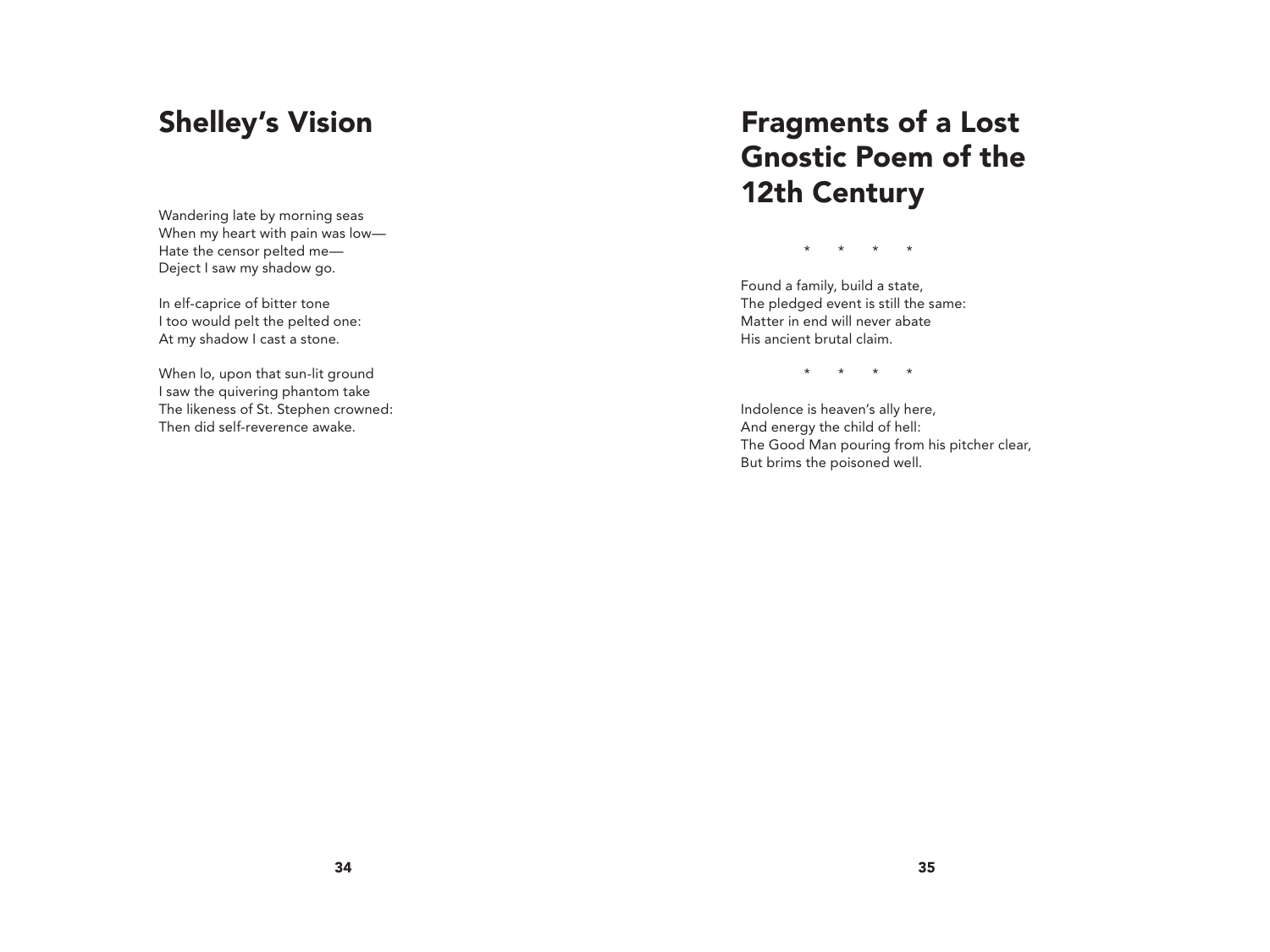# The Marchioness of **Brinvilliers**

He toned the sprightly beam of morning With twilight meek of tender eve, Brightness interfused with softness, Light and shade did weave: And gave to candor equal place With mystery starred in open skies; And, floating all in sweetness, made Her fathomless mild eyes.

# The Age of the Antonines

With faith forecasts millennial years Spite Europe's embattled lines, Back to the Past one glance be cast- The Age of the Antonines! O summit of fate, O zenith of time When a pagan gentleman reigned, And the olive was nailed to the inn of the world Nor the peace of the just was feigned. A halcyon Age, afar it shines, Solstice of Man and the Antonines.

Hymns to the nations' friendly gods Went up from the fellowly shrines, No demagogue beat the pulpit-drum In the Age of the Antonines! The sting was not dreamed to be taken from death, No Paradise pledged or sought, But they reasoned of fate at the flowing feast, Nor stifled the fluent thought. We sham, we shuffle while faith declines-They were frank in the Age of the Antonines.

Orders and ranks they kept degree, Few felt how the parvenu pines, No law-maker took the lawless one's fee In the Age of the Antonines! Under law made will the world reposed And the rule's right confessed, For the heavens elected the Emperor then, The foremost of men the best. Ah, might we read in America's signs

The Age restored of the Antonines.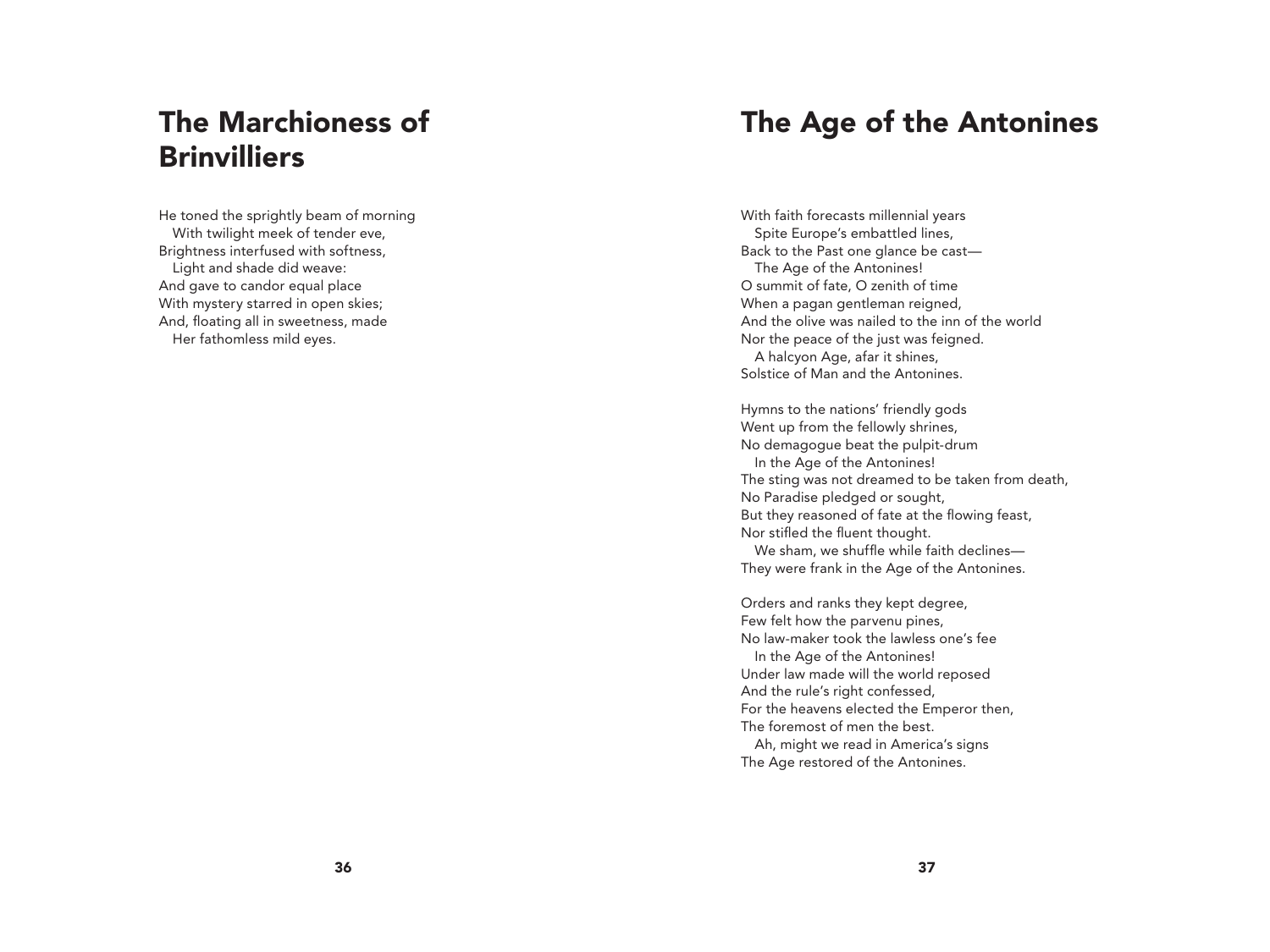## Herba Santa

#### I

After long wars when comes release Not olive wands proclaiming peace An import dearer share Than stems of Herba Santa hazed In autumn's Indian air. Of moods they breathe that care disarm, They pledge us lenitive and calm.

II

Shall code or creed a lure afford To win all selves to Love's accord? When Love ordained a supper divine For the wide world of man, What bickerings o'er his gracious wine! Then strange new feuds began.

Effectual more in lowlier way, Pacific Herb, thy sensuous plea The bristling clans of Adam sway At least to fellowship in thee! Before thine altar tribal flags are furled, Fain woulds't thou make one hearthstone of the world.

#### III

To scythe, to sceptre, pen and hod- Yea, sodden laborers dumb; To brains overplied, to feet that plod, In solace of the Truce of God The Calumet has come!

#### IV

Ah for the world ere Raleigh's find Never that knew this suasive balm That helps when Gilead's fails to heal, Helps by an interserted charm.

Insinuous thou that through the nerve Windest the soul, and so canst win Some from the repinings, some from sin, The Church's aim thou dost subserve.

The ruffled fag fordone with care And brooding, Gold would ease this pain: Him soothest thou and smoothest down Till some content return again.

Even ruffians feel thy influence breed Saint Martin's summer in teh mind, They feel this last evangel plead, As did the first, apart from creed, Be peaceful, man-be kind!

#### V

Rejected once on higher plain, O love supreme, to come again Can this be thine? Again to come, and win us too In likeness of a weed That as a god didst vainly woo, As man more vainly bleed?

#### VI

Forbear, my soul! and in thine Eastern chamber Rehearse the dream that brings the long release: Through jasmine sweet and talismanic amber Inhaling Herba Santa in the passive Pipe of Peace.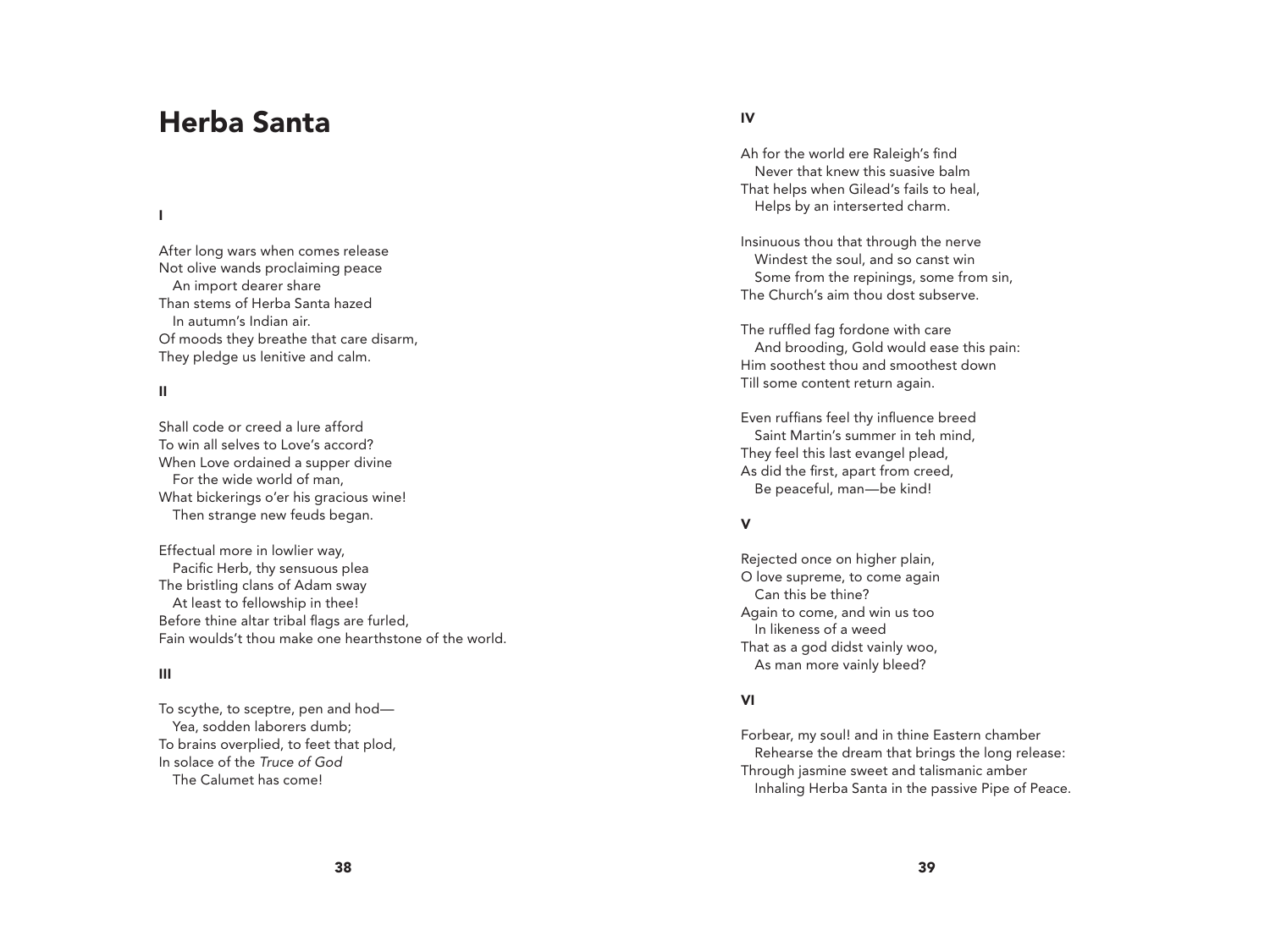# Fruit of Travel Long Ago

## Venice

With Pantheist energy or will The little craftsman of the Coral Sea Strenuous in his harvelous gallery And long arcade, Erections freaked with many a fringe Of marble garlandry, Evincing what a worm can do.

Laborious in a shallower wave, Advanced in kindred art, A prouder agent proved Pan's might When Venice rose in reefs of palaces.

# In a Bye-Canal

A swoon of noon, a trance of tide, The hushed siesta broodin wide Like calms far off Peru; No floating wayfarer in sight Dumb noon, and haunted like th enight When Jael the wiled one slew. A languid impulse from the oar Plied by my indolent gondolier Tinkles against a palace hoar, And, hark, response I hear! A lattice clicks; and lo, I see Between the slats, mute summoning me, What loveliest eyes of scintillation, What basilisk glance of conjuration!

 Fronted I have, part taken the span Of portents in nature and peril in man. I have swum-I have been Twixt the whale's black flukes and the white shark's fin; The enemy's desert have wandered in, And there have turned, have turned and scanned, Following me how noiselessly, Envy and Slander, lepers hand in hand, All this. But at the latticed eye-"Hey! Gondolier, you sleep, my man; Wake up!" And, shooting by, we ran; The while I mused, This, surely now, Confutes the Naturalists, allow! Sirens, true sirens verily be, Sirens, waylayers in the sea.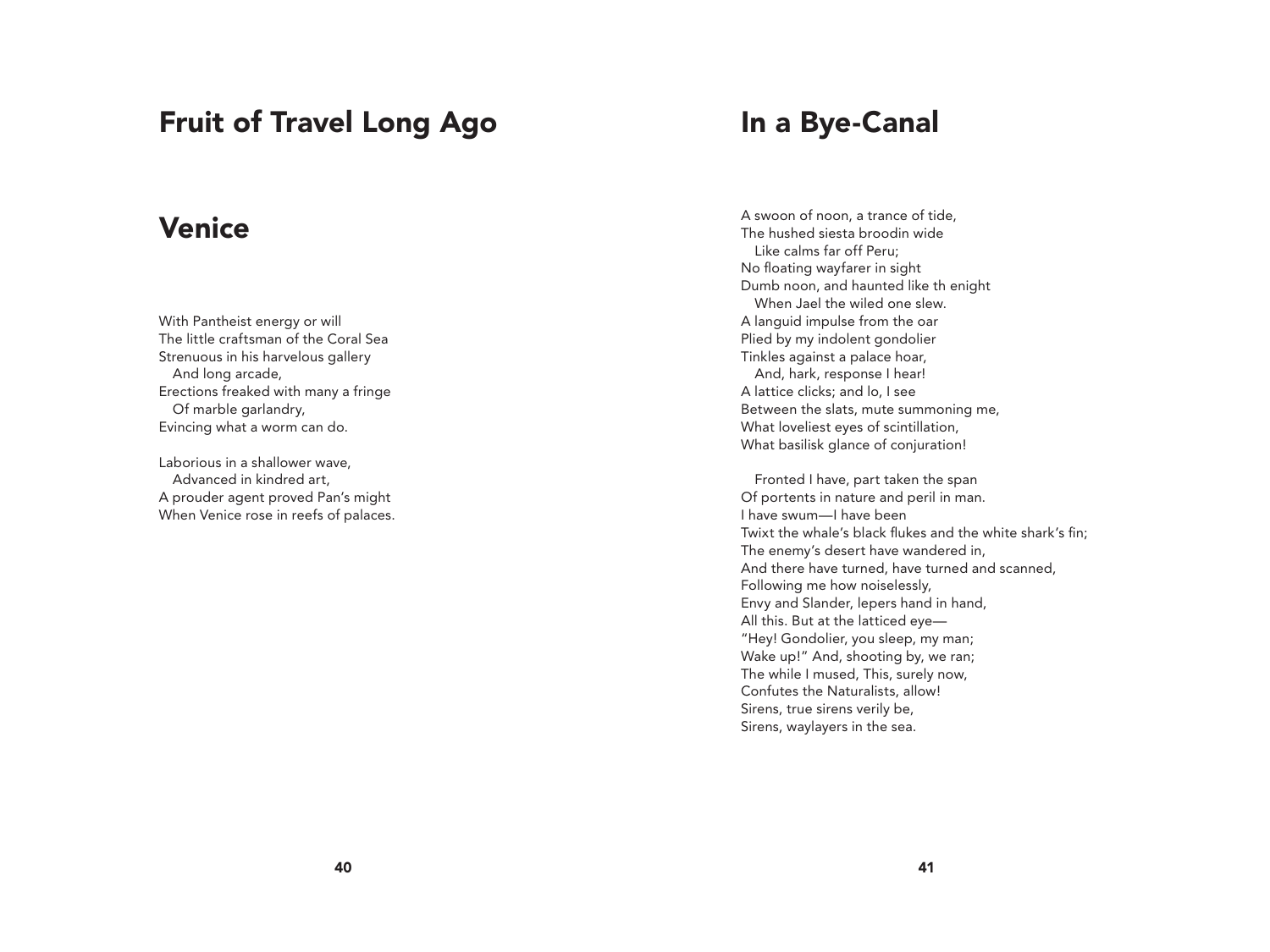Well, wooed by these same deadly misses, Is it shame to run? No! flee them did divine Ulysses, Brave, wise, and Venus' son.

# Pisa's Leaning Tower

The Tower in tiers of architraves, Fair circle over cirque, A trunk of rounderd colonades, The maker's master-work, Impends with all its pillared tribes, And, poising them, debates: It thinks to plunge-but hesitates; Shrinks back — yet fain would slide; Withholds itslef-itself would urge; Hovering, shivering on the verge, A would-be suicide!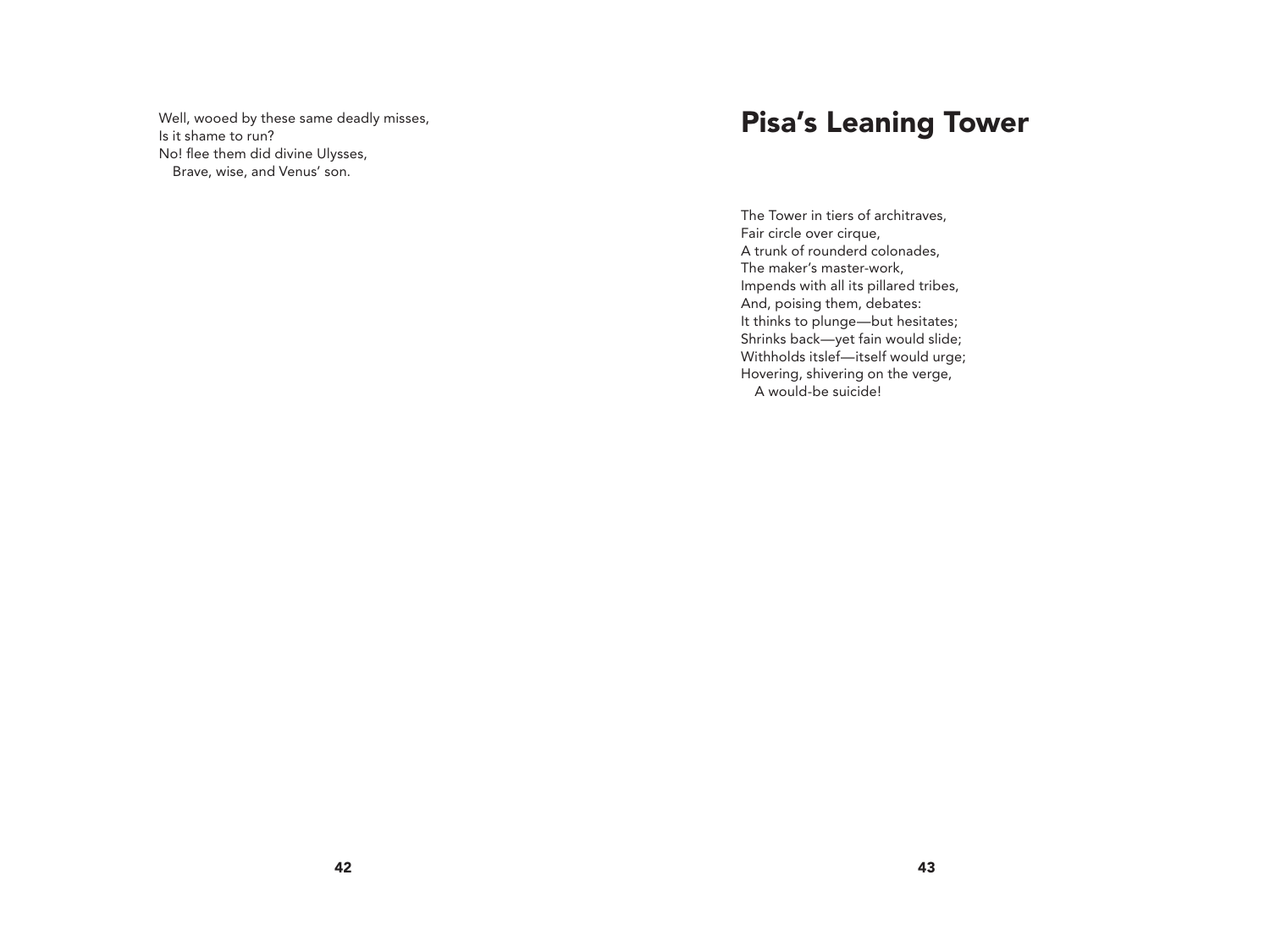## In a Church of Padua

In vaulted place where shadows flit, An upright sombre box you see: A door, but fast, and lattice none, But punctured holes minutely small In lateral silver panel square Above a kneeling-board without Suggest an aim if not declare.

 Who bendeth here the tremulous knee No glimpse may get of him within, And he immured may hardly see The soul confessing there the sin; Nor yields the low-sieved voice a tone Whereby the murmurer may be known.

 Dread diving-bell! In thee inurned What hollowes the priest must sound, Descending into consciences Where more is hid than found.

## Milan Cathedral

Through light green haze, a rolling sea Over gardens where redundance flows, The fat old plain of Lombardy, The White Cathedral shows.

 Of Art the miracles Its tribe of pinnacles Gleam like to ice-peaks snowed; and higher, Erect upon each airy spire In concourse without end, Statues of saints over saints ascend Like multitudinous forks of fire.

What motive was the master-builder's here? Why these synodic hierarchies given, Sublimely ranked in marble sessions clear, Except to signify the host of heaven.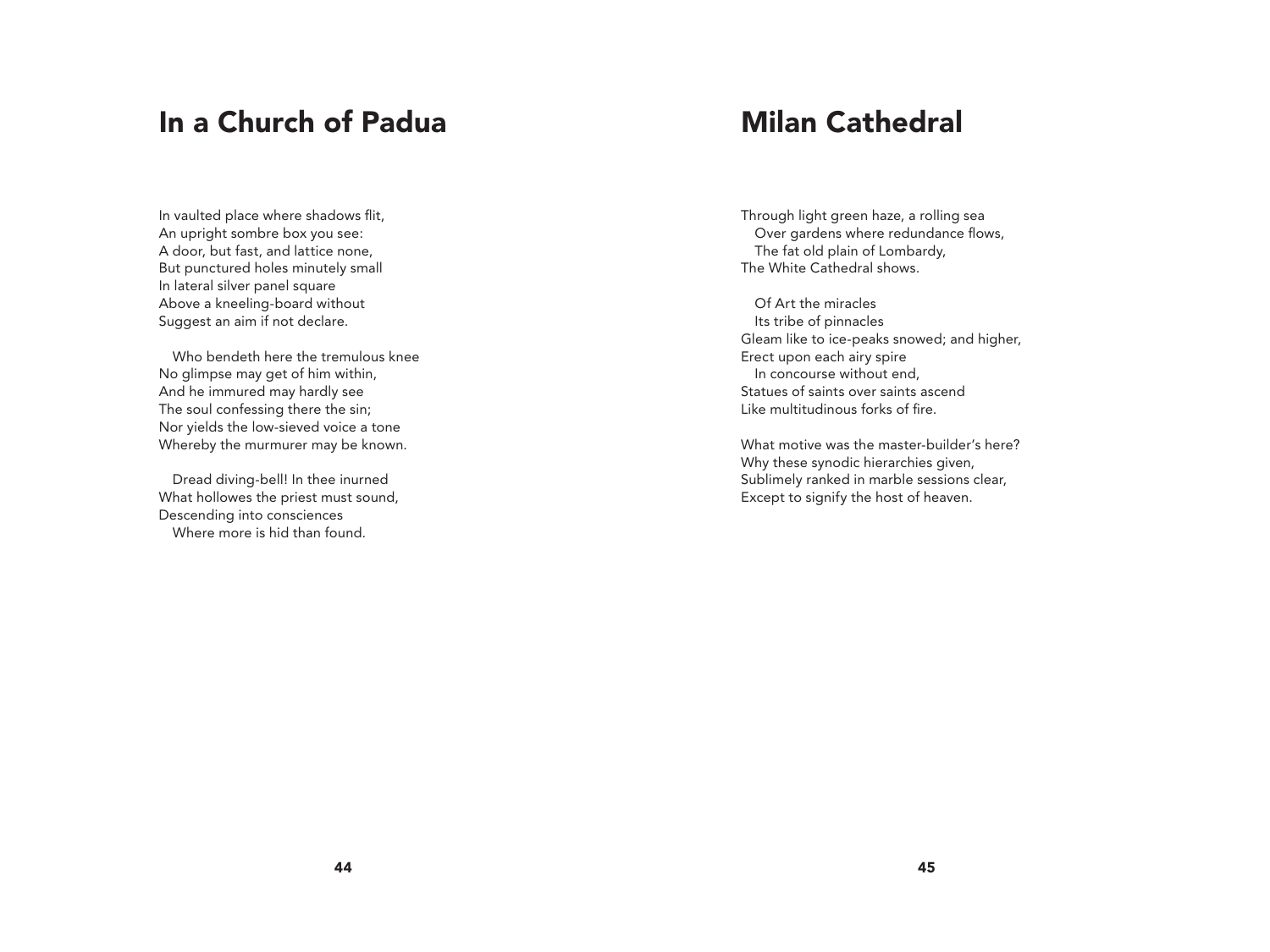## Pausilippo (In the time of Bomba)

A hill there is that laves its feet In Naples' bay and lifts its head In jovial season, curled with vines. Its name, in pristine years conferred By settling Greeks, imports that none Who take the prospect thence can pine, For such the charm of beauty shown Even sorrow's self they cheerful weened Surcease might find and thank good Pan.

 Toward that hill my landeau drew; And there, hard by the verge, was seen Two faces with such meaning fraught One scarse could mark and straight pass on.

 A man it was less hoar with time Than bleached through strange immurement long, Retaining still, by doom depressed, Dim trace of some aspiring prime. Seated he tuned a homely harp Watched by a girl, whose filial mien Toward one almost a child again, Took on a staid maternal tone. Nor might one question that the locks Which in smoothed natural silvery curls Fell on the bowed one's thread-bare coat Betrayed her ministering hand.

 Anon, among some ramblers drawn, A murmur rose "Tis Silvio, Silvio!" With inklings more in tone suppressed Touching his story, part recalled: Clandestine arrest abrupt by night; The sole conjecturable cause The yearning in a patriot ode Construed as treason; trial none; Prolonged captivity profound; Vain liberation late. All this, With pity for impoverishment And blight forestalling age's wane.

 Hillward the quelled enthusiast turned, Unmanned, made meek through strenuous wrong, Precluding, faltering; then began, But only thrilled the wire-no more, The constant maid supplying voice, Hinting by no ineloquent sign That she was but his mouth-piece mere, Himself too spiritless and spent.

 Pausilippo, Pausilippo, Pledging easement unto pain, Shall your beauty even solace If one's sense of beauty wane?

Could light airs that round ye play Waft heart-heaviness away Or memory lull to sleep, Then, then indeed your balm Might Silvio becharm, And life in fount would leap, Pausilippo!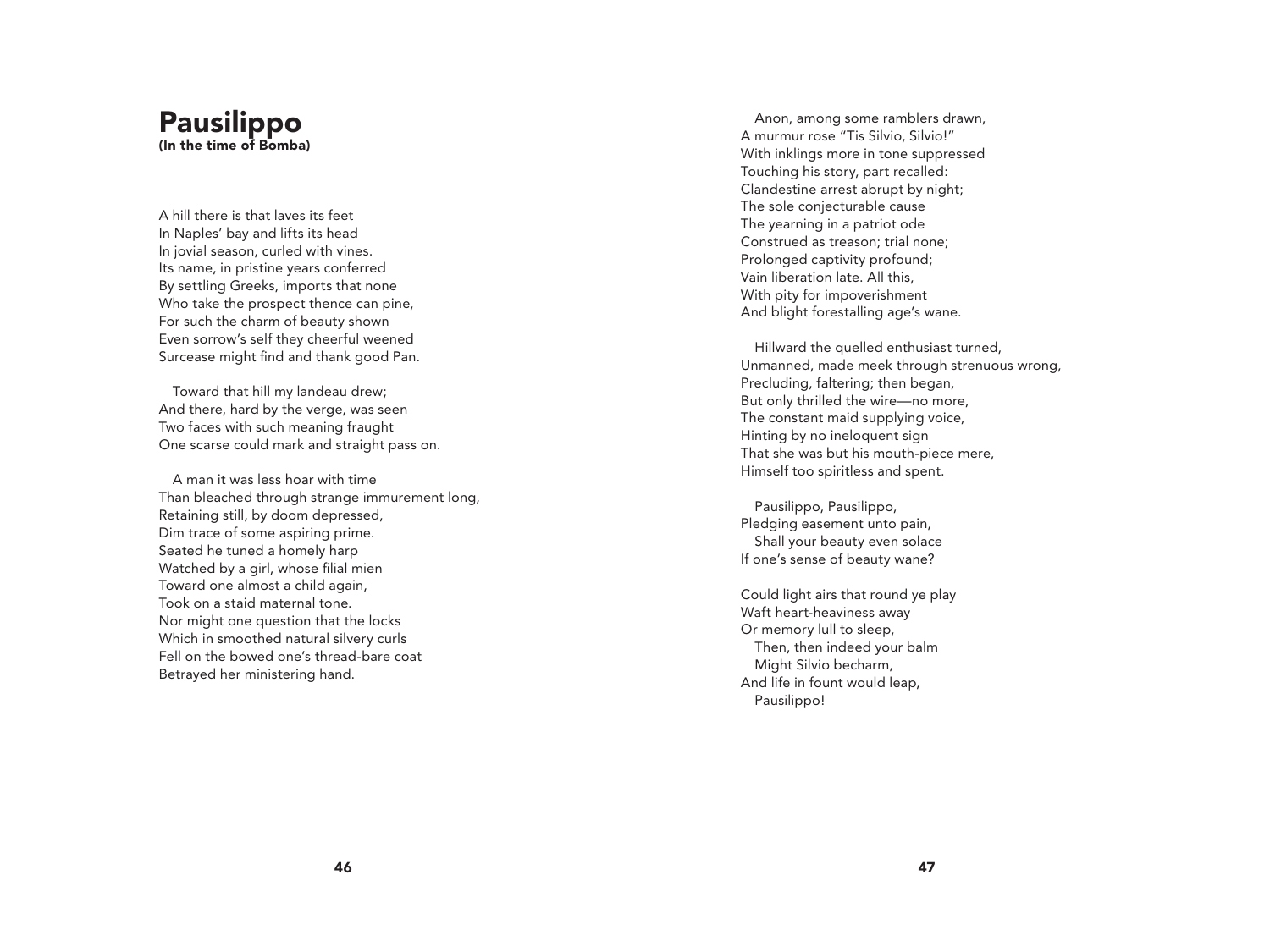Did not your spell invite, In moods that slip between, A dream of years serene, And wake, to dash, delight- Evoking here in vision Fulfillment and fruition-Nor mine, nor meant for man! Did hope not frequent share The mirage when despair Overtakes the caravan Me then your scene might move To break from sorrow's snare, And apt your name would prove, Pausilippo!

But I've looked upon your revel- It unravels not the pain: Pausilippo, Pausilippo, Named benignly if in vain!

 It ceased. In low and languid tone The tideless ripple lapped the passive shore; As listlessly the bland untroubled heaven Looked down as silved doled was silent given In pity-futile as the ore!

# The Attic Landscape

Tourist, spare the avid glance That greedy roves the sight to see: Little here of "Old Romance," Or Picturesque of Tivoli.

No flushful tint the sense to warm-Pure outline pale, a linear charm. The clear-cut hills carved temples face, Respond, and share their sculptural grace.

'Tis Art and Nature lodged together, Sister by sister, cheek to cheek; Such Art, such Nature, and such weather The All-in-All seems here a Greek.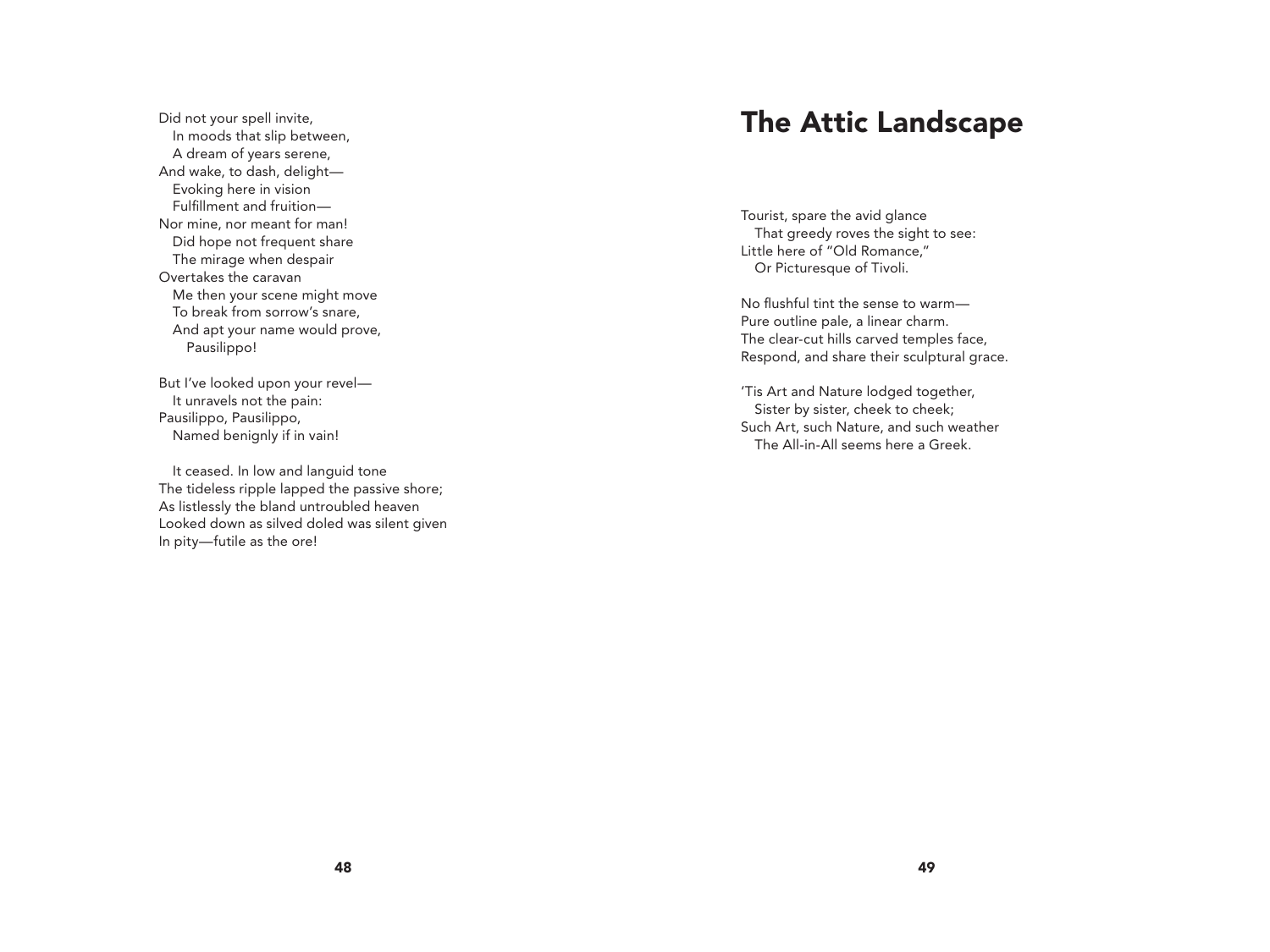## The Same

A circumambient spell it is, Pellucid on these scenes that waits, Repose that does of Plato tell-Charm that his style authenticates.

# The Parthenon

#### I Seen Aloft from Afar

Estranged in site, Aerial gleaming, warmly white, You look a suncloud motionless In noon of day divine; Your beauty charmed enhancement takes In Art's long after-shine.

#### II Nearer Viewed

Like Lais, fairest of her kind, In subtlety your form's defined — The cornice curved, each shaft inclined, While yet, to eyes that do but revel And take the sweeping view, Erect this seems, and that a level, To line and plummet true.

Spinoza gazes; and in mind Dreams that one architect designed Lais-and you!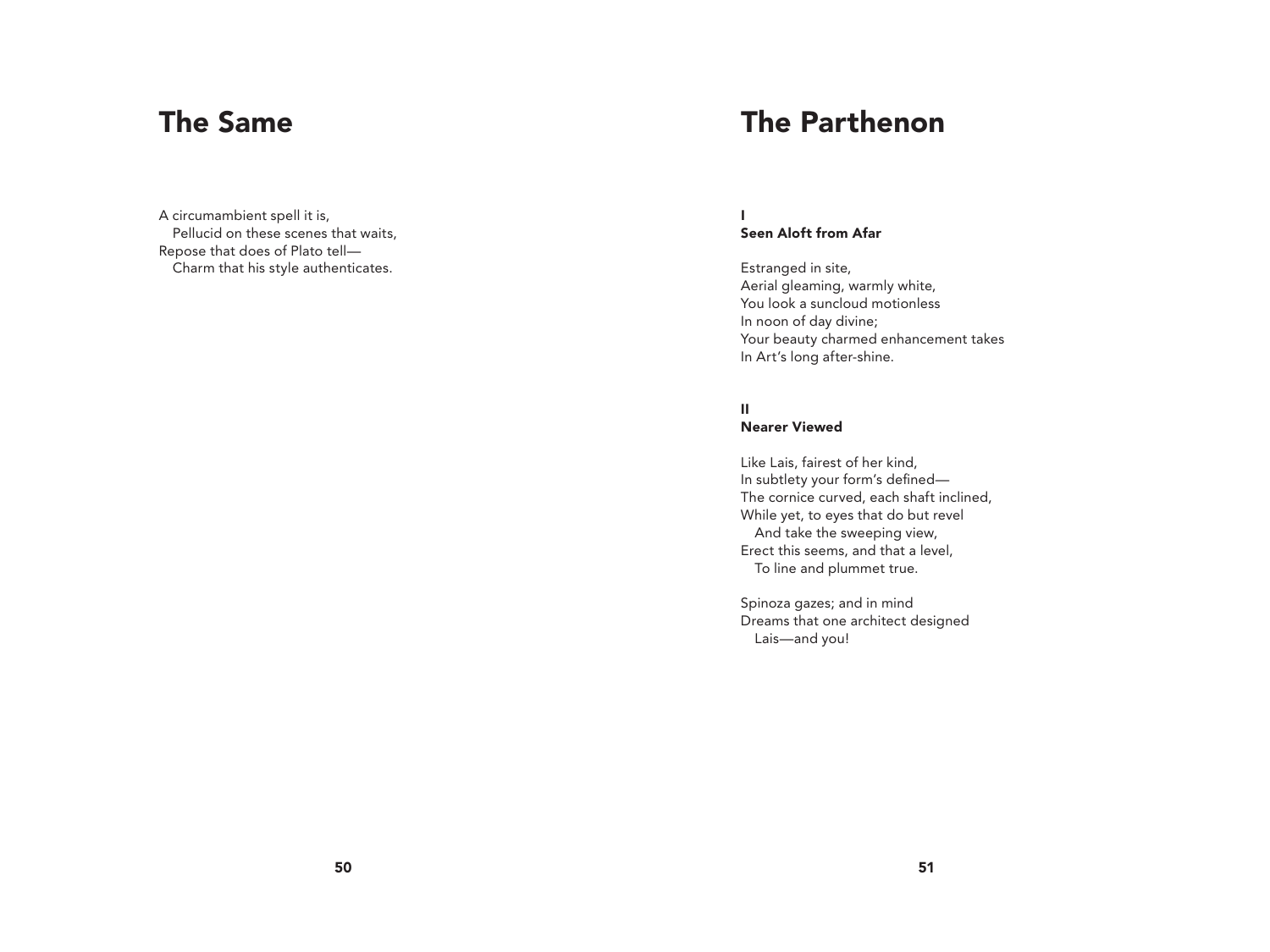#### III The Frieze

With happy musings genial went With airiest touch the chisel lent To frisk and curvet light Of horses gay-their riders grave-Contrasting so in action brave With virgins meekly bright, Clear filing on in even tone With pitcher each, one after one Like water-fowl in flight.

### IV The Last Tile

 When the last marble tile was laid The winds died down on all the seas; Hushed were the birds, and swooned the glade; Ictinus sat; Aspasia said "Hist!-Art's meridian, Pericles!"

# Greek Masonry

Joints were none that mortar sealed: Together, scarse with line revealed, The blocks in symmetry congealed.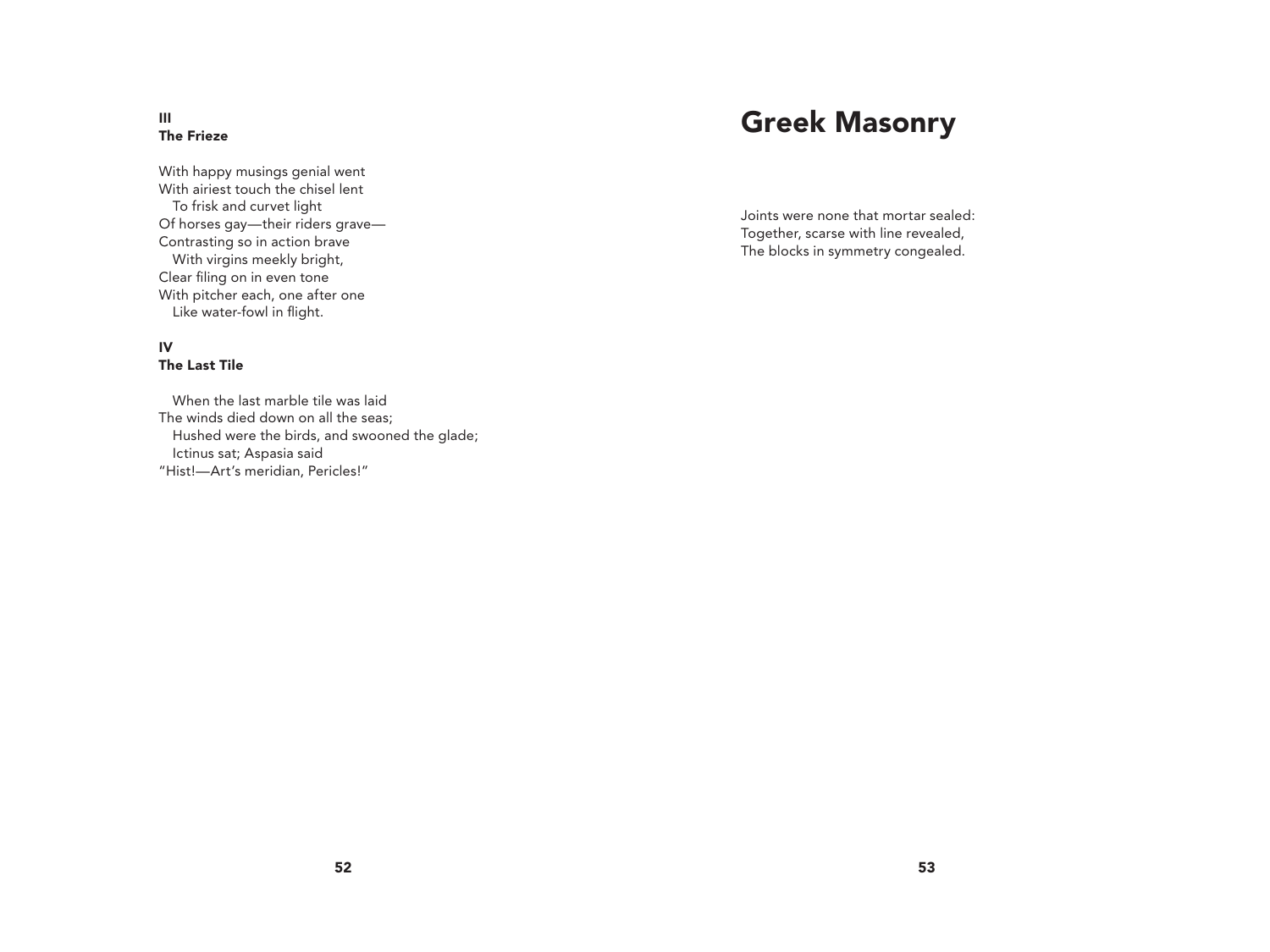# Greek Architecure

Not magnitude, not lavishness, But Form — the Site; Not innovating wilfulness, But reverence for the Archetype.

# Off Cape Colonna

Aloof they crown the foreland lone, From aloft they loftier rise-Fair columns, in the aureola rolled From sunned Greek seas and skies. They wax, sublimed to fancy's views, A god-like group against the blue.

Over much like gods! Serene they saw The wolf-waves board the deck, And headlong hull of Falconer, And many a deadlier wreck.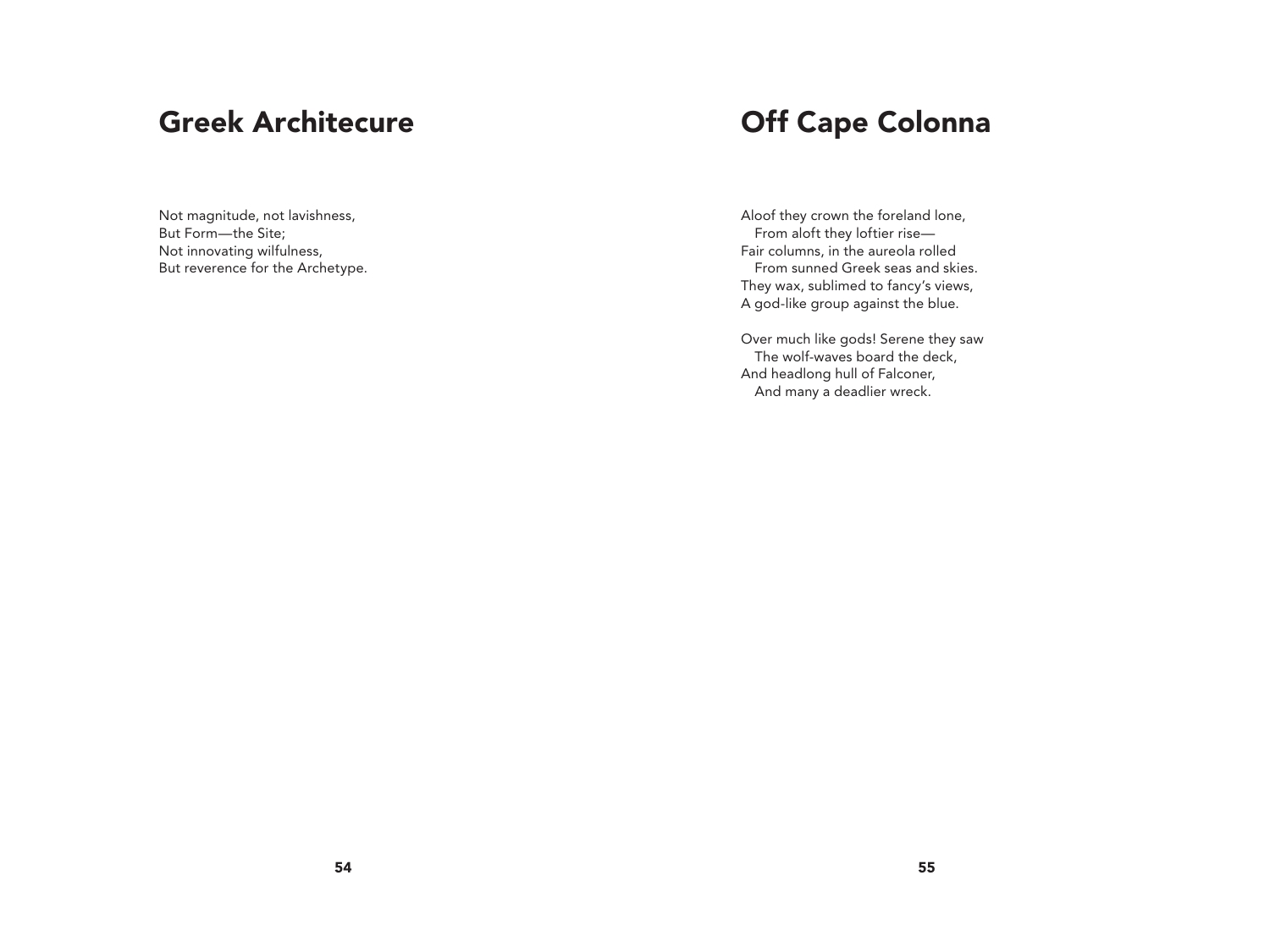## The Archipelago

Sail before the morning breeze The Sporads through and Cyclades They look like isles of absentees-Gone whither?

You bless Apollo's cheering ray, But Delos, his own isle, today Not e'en a Selkirk there to pray God friend me!

Scarce lone these groups, scarse lone and bare When Theseus roved a Raleight there, Each isle a small Virginia fair-Unravished.

Nor less through havoc fell they rue, They still retain in outline true Their grace of form when earth was new And primal.

But beauty clear, the frame's as wey, Never shall make one quite forget Thy picture, Pan, therein once set-Life's revel!

'Tis Polynesis reft of palms, Seaward no valley breathes her balms-Not such as musk thy rings of calms, Marquesas!

Syra (A Transmitted Reminiscence.)

Fleeing from Scio's smouldering vines (Where when the sword its work had done The Turk applied the torch) the Greek Came here, a fugitive stript of goods, Here to an all but tenantless isle, Nor here in footing gained at first, Felt safe. Still from the turbaned foe Dreading the doom of shipwrecked men Whom feline seas permit to land Then pounce upon and drag them back, For height they made, and prudent won A cone-shaped fastness on whose flanks With pains they pitched their eyrie camp, Stone huts, whereto they wary clung; But reassured in end, come down — Multiplied through compatriots now, Refugees like themselves forlorn — And building along the water's verge Begin to thrive; and thriving more When Greece at last flung off the Turk, Make of the haven mere a mart.

I saw it in its earlier day-Primitive, such an isled resort As hearthless Homer might have known Wandering about the Ægean here. Sheds ribbed with wreck-stuff faced the sea Where goods in transit shelter found; And here and there a shanty-shop Where Fez-caps, swords, tobacco, shawls Pistols, and orient fienry, Eve's-(The spangles dimmed by hands profane) Like plunder on a pirate's deck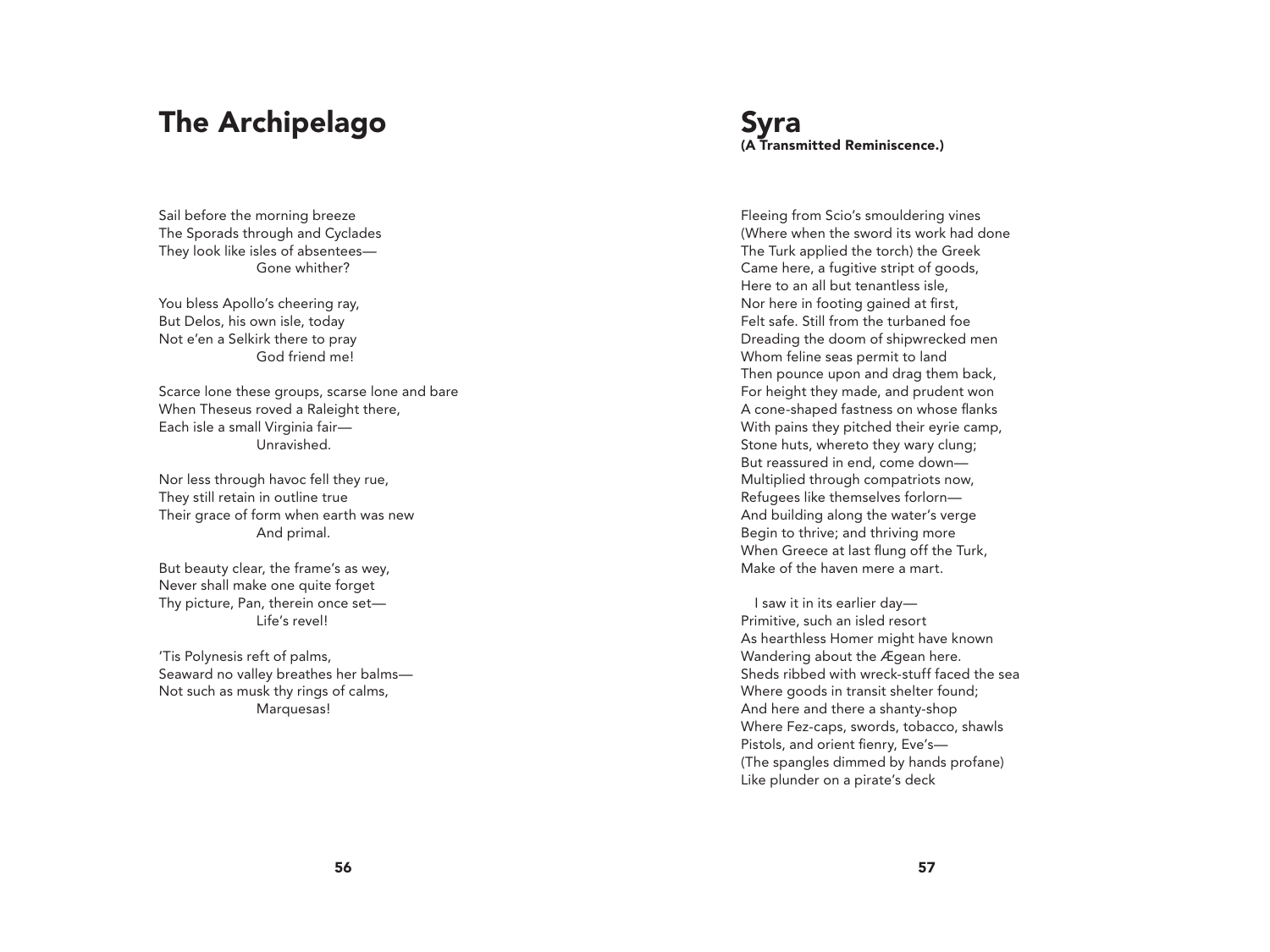Lay orderless in such loose way As to suggest things ravished or gone astray.

 Above a tented inn with fluttering flag A sunburnt board announced Greek wine In self-same text Anacreon knew, Dispense by one named "Pericles." Got up as for the opera's scene, Armed strangers, various, lounged or lazed, Lithe fellows tall, with gold-shot eyes. Sunning themselves as leopards may.

 Off-shore lay xebecs trim and light, And some but dubious in repute. But on the strand, for docks were none, What busy bees! no testy fry; Frolickers, picturesquely odd, With bales and oil-jars lading boats, Lighters that served an anchored craft, Each in his tassled Phrygian cap, Blue Eastern drawers and braided vest; And some with features cleanly cut As Proserpine's upon the coin. Such chatterers all! like children gat Who make believe to work, but play.

 I saw, and how help musing too. Here traffic's immature as yet: Forever this juvenile fun hold out And these light hearts? Their garb, their glee, Alike profuse in flowing measure, Alike inapt for serious work, Blab of grandfather Saturn's prime When trade was not, nor toil, nor stress, But life was leisure, merriment, peace, And lucre none and love was righteousness.

# Disinterment of the Hermes

What forms divine in adamant fair-Carven demigod and god, And hero-marbles rivalling these, Bide under Latium's sod, Or lost in sediment and drift Alluvial which the Grecian rivers sift.

 To dig for these, O better far Than raking arid sands For gold more barren meetly theirs Sterile, with brimming hands.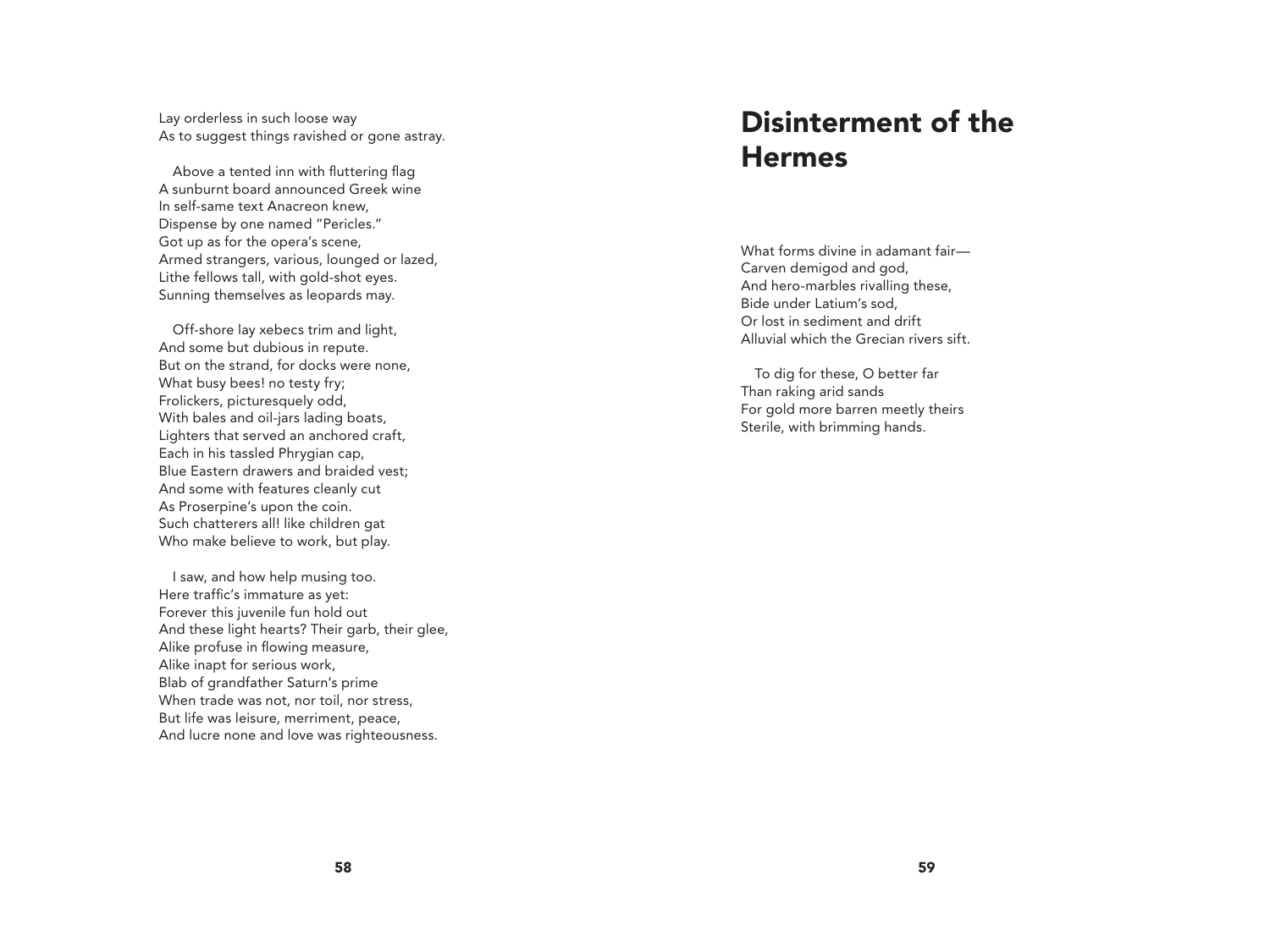# The Apparition

(The Parthenon Uplifted on Its Rock First Challenging the View on the Approach to Athens)

Abrupt the supernatural Croos, Vivid in startled air, Smote the Emperor Constantine And turned his soul's allegiance there.

With other power appealing down, Trophy of Adam's best! If cynic minds you scarce convert, You try them, shake them, or molest.

Diogenes, that honest heart, Lived ere your date began; Thee had he seen, he might have swerved In mood nor barked so much at Man.

## In the Desert

Never Pharoah's Night, Whereof the Hebrew wizards croon, Did so the Theban flamens try As me this veritable Noon.

Like blank ocean in blue calm Undulates the ethereal frame; In one flowing oriflammer God flings his fiery standard out.

Battling with the Emirs fierce Napoleon a great victory won, Through and through his sword did pierce; But, bayonetted by this sun His gunners drop beneath the dun.

Holy, holy, holy Light! Immaterial incandescence, Of God the effleunce of the essence, Shekinah intolerably bright!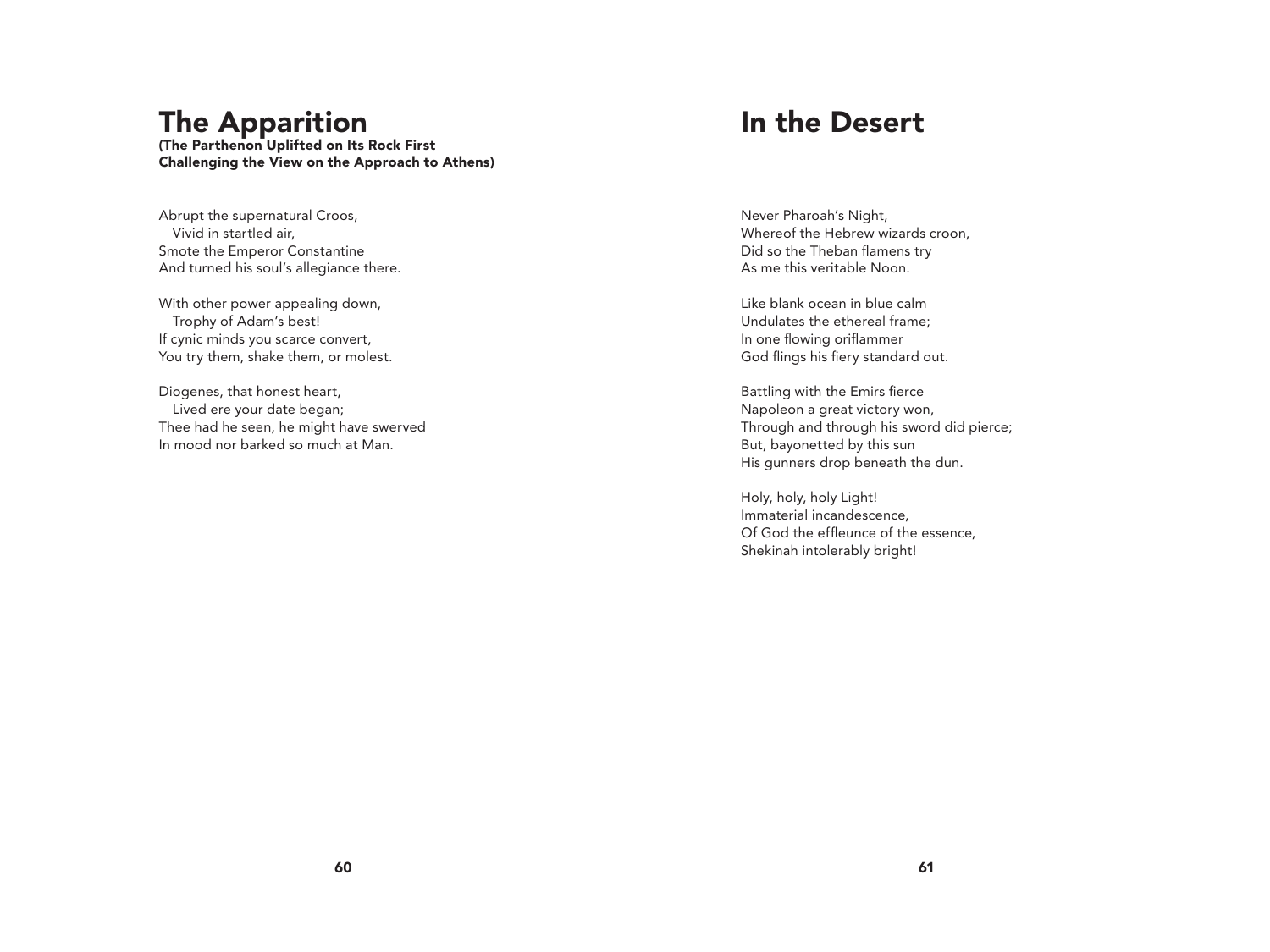## The Great Pyramid

Your masonry-and is it man's? More like some Cosmic artisan's. Your courses as in strata rise, Beget you do a blind surmise. Like Grampians.

Far slanting up your sweeping flank Arabs with Alpine goats may rank, And there they find a choice of passes Even like to dwarf that climb the masses Of glaciers blank.

Shall lichen in your crevice fit? Nay, sterile all and granite-knit: Weather nor weather-strain ye rue, But aridly you cleave the blue As lording it.

Morn's vapor floats beneath your peak, Kites skim your side with pinion weak; To sand-storms battering, blow on blow, Raging to work your overthrow, You-turn the cheek.

All elements unmoved you stem, Foursquare you stand and suffer them: Time's future infinite you dare, While, for the past, 'tis you that wear Eld's diadem.

Slant from your inmost lead the caves And labyrinths rumored. These who braves And penetrates (old palmers said) Comes out afar on deserts dead And, dying, raves.

Craftsmen, in dateless quarries dim, Stones formless into form did trim, Usurped on Nature's self with Art, And baded this dumb I AM to start, Imposing him.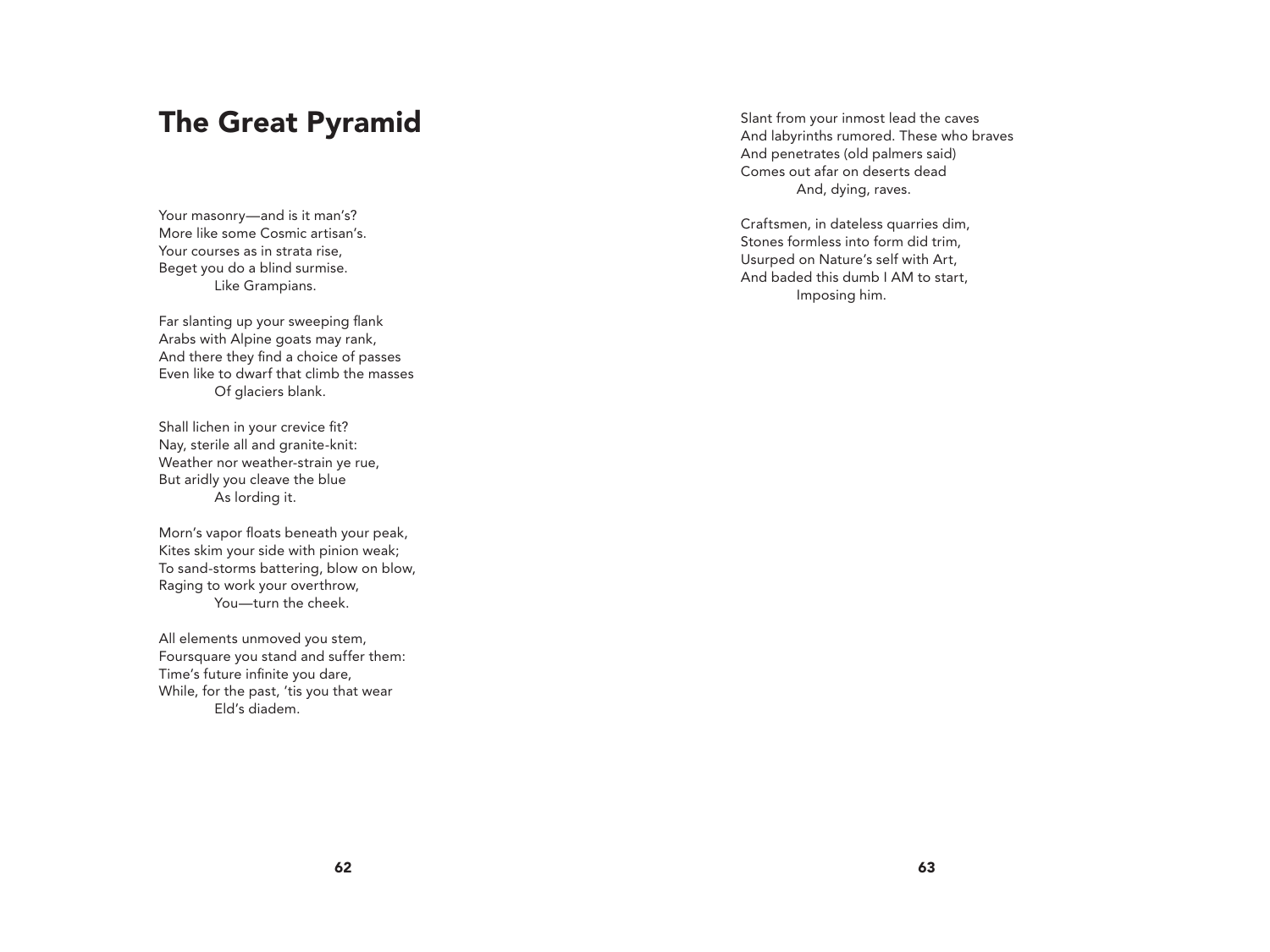## L'Envoi The Return of the Sire de Nesle. A.D. 16—

My towers at last! These rovings end, Their thirst is slaked in larger dearth: The yearning infinite recoils, For terrible is earth.

Kaf thrusts his snouted crags through fog: Araxes wells beyond his span, And knowledge poured by pilgrimage Overflows the banks of man.

But though, my stay, thy lasting love One lonely good, let this but be! Weary to view the wide world's swarm, But blest to fold but thee.